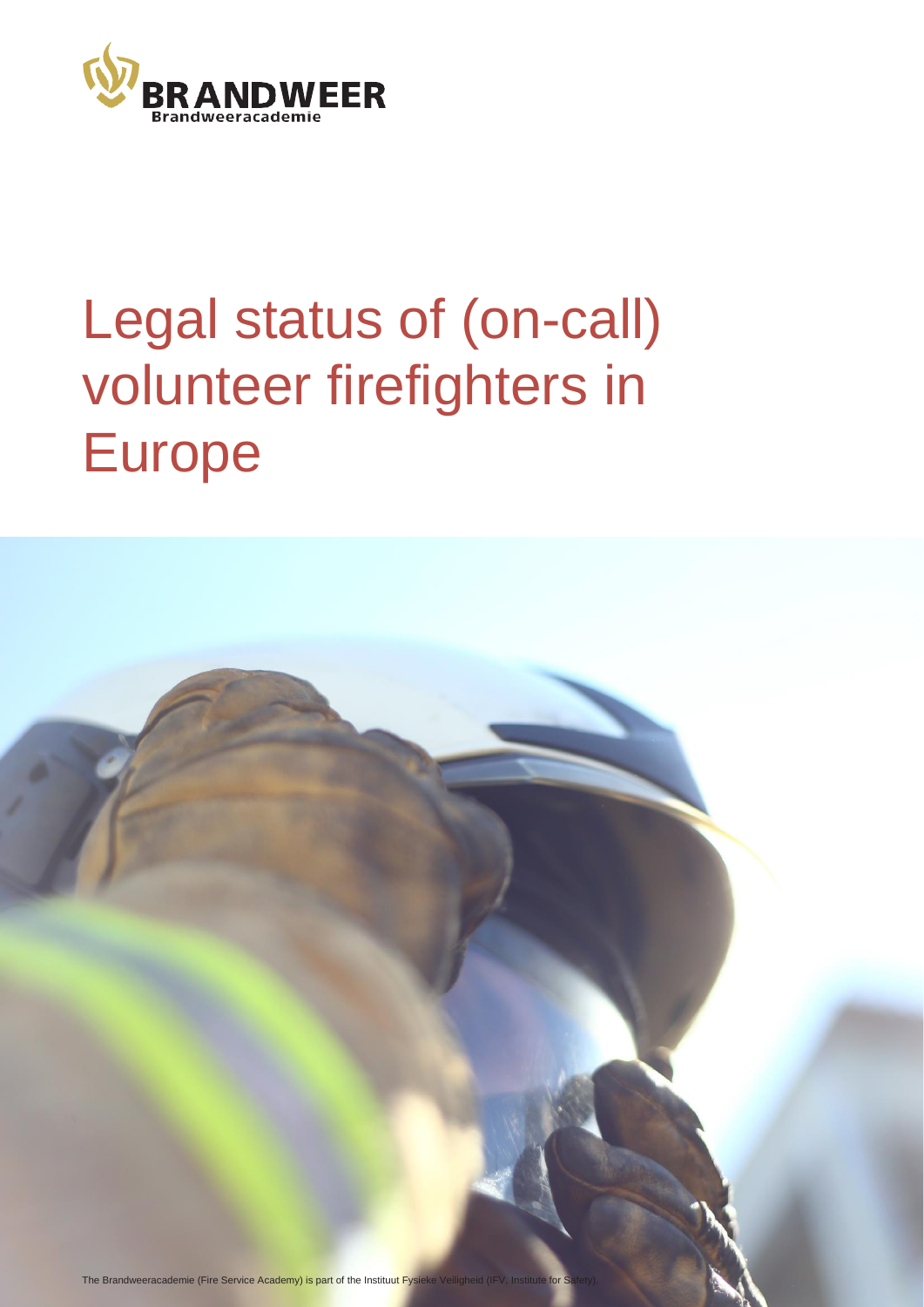Instituut Fysieke Veiligheid Brandweeracademie P.O. Box 7010 6801 HA Arnhem [www.ifv.nl](http://www.ifv.nl/) [info@ifv.nl](mailto:info@ifv.nl) 026 355 24 00

#### **Colophon**

Brandweeracademie (2019). *Legal status of (on-call) volunteer firefighters in Europe.* Arnhem: Instituut Fysieke Veiligheid.

| Commissioned by:      | Raad van Brandweercommandanten (RBC, Board of Fire<br>Chiefs) |
|-----------------------|---------------------------------------------------------------|
| Contact person:       | ing. F. Heerink                                               |
| Title:                | Legal status of (on-call) volunteer firefighters in Europe    |
| Date:                 | 30 September 2019                                             |
| Status:               | Final                                                         |
| Version:              | 1.0                                                           |
| Authors:              | K. Dangermond MSc, MA; M.J. Elbers MSc, drs. C. Tonnaer       |
| Project leader:       | K. Dangermond MSc, MA                                         |
| Review:               | dr. ir. R. Weewer                                             |
| Final responsibility: | dr. ir. R. Weewer                                             |

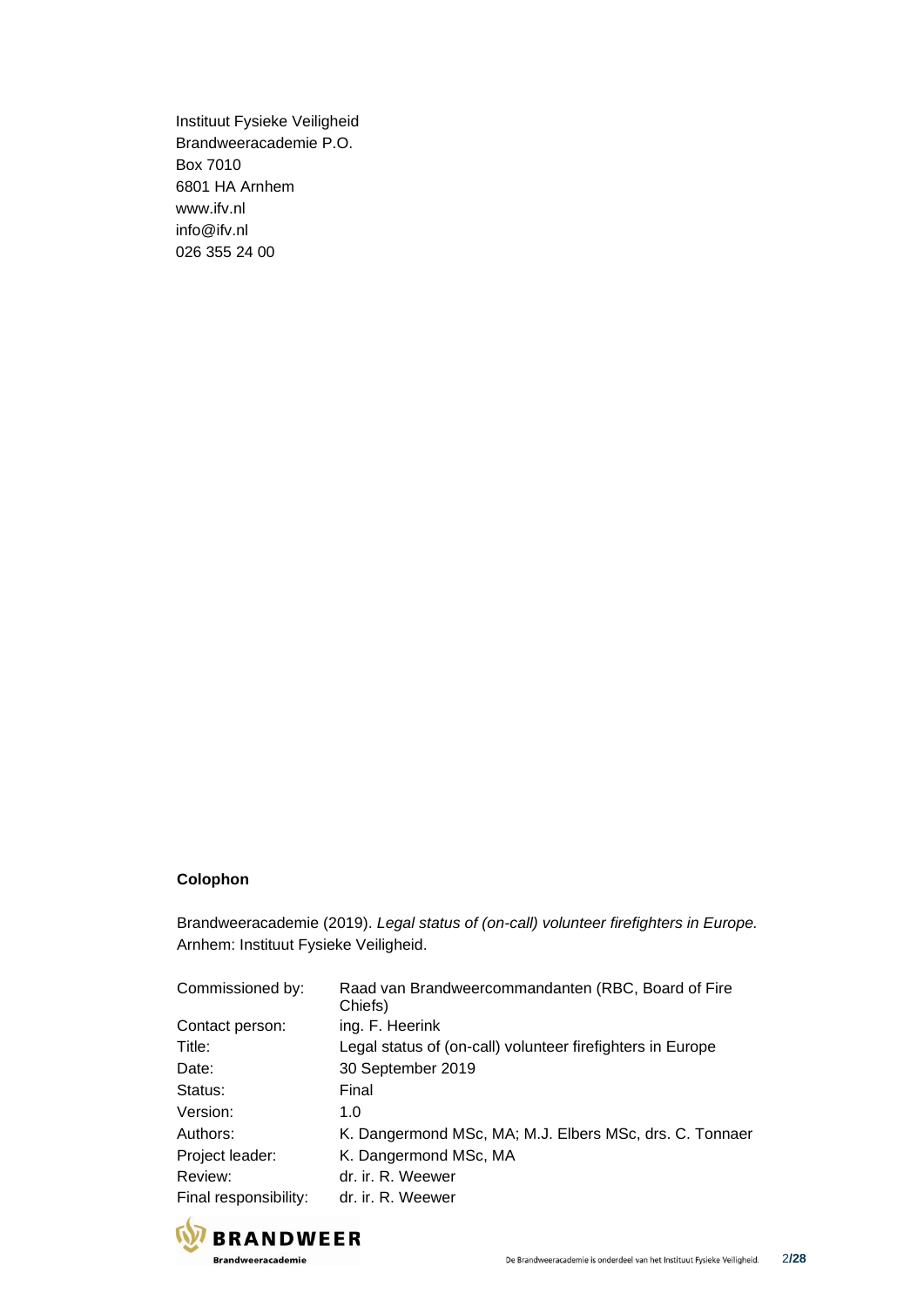## <span id="page-2-0"></span>Abstract

In this study the legal status in fourteen European countries of (on-call) voluntary firefighters is examined.1 With the exception of Norway, all countries are EU member states, bound by EU-legislation like the Framework Agreement on Part-time Working (Directive 97/81/EC) and the Working Time Directive (2003/88/EC).

In addition to an investigation into their legal status (research question 1), this study answers the question whether or not there is a discussion about the legal status of voluntary firefighters in the different countries and, if so, what the main topics are in that discussion (research question 2). In the opinion of some Dutch lawyers, task differentiation between career firefighters and voluntary firefighters may be key in the discussion about the legal status. Therefore it is also investigated if a task differentiation exists in the fourteen European countries and if so, if it plays a role in the legal status of the firefighters (research question 3).

It turns out that the way the fire service is organized varies per country, as does the legal status of voluntary firefighters. In some countries they are considered to be 'normal' (part time) workers earning wages, having a right to a pension holidays, sick leave and so on. In other countries they are considered to be voluntary 'members' of a fire service association (a non-governmental organization). Therefore they have no legal relationship with the government and are not paid by the government. Finally, in a third group of countries voluntary firefighters are considered to be 'something in between': although they are not considered as part time laborers, they get payed and possess specific rights and have certain obligations.

In what sense the legal status of on-call firefighters is discussed, also varies per country. In some countries where voluntary firefighters are not employed by the government, there is little discussion. In countries where voluntary firefighters are employed by the government and get some reimbursement there is quite a bit concern, not only in the light of the Framework Agreement on Part-time Working, but also in the light of the Working Time Directive and the Matzak-case (jurisprudence concerning whether or not "waiting time" for voluntary firefighters has to be considered as working time and payed accordingly). Nonetheless, only Norway completely meets the requirements of the Agreement on part time workers, because they consider all voluntary firefighters as part timers.

There are no indications that task differentiation plays a major role in the discussion. None of the countries involved in our research applies task differentiation with the objective to create difference with career and voluntary firefighters.

<sup>1</sup>For definitions of categories of (on-call) firefighters, please see the report *Recruitment and retention of volunteers in European Fire Services. Phase 1: document study and exploratory focus group (Brandweeracademie, 2019).* 

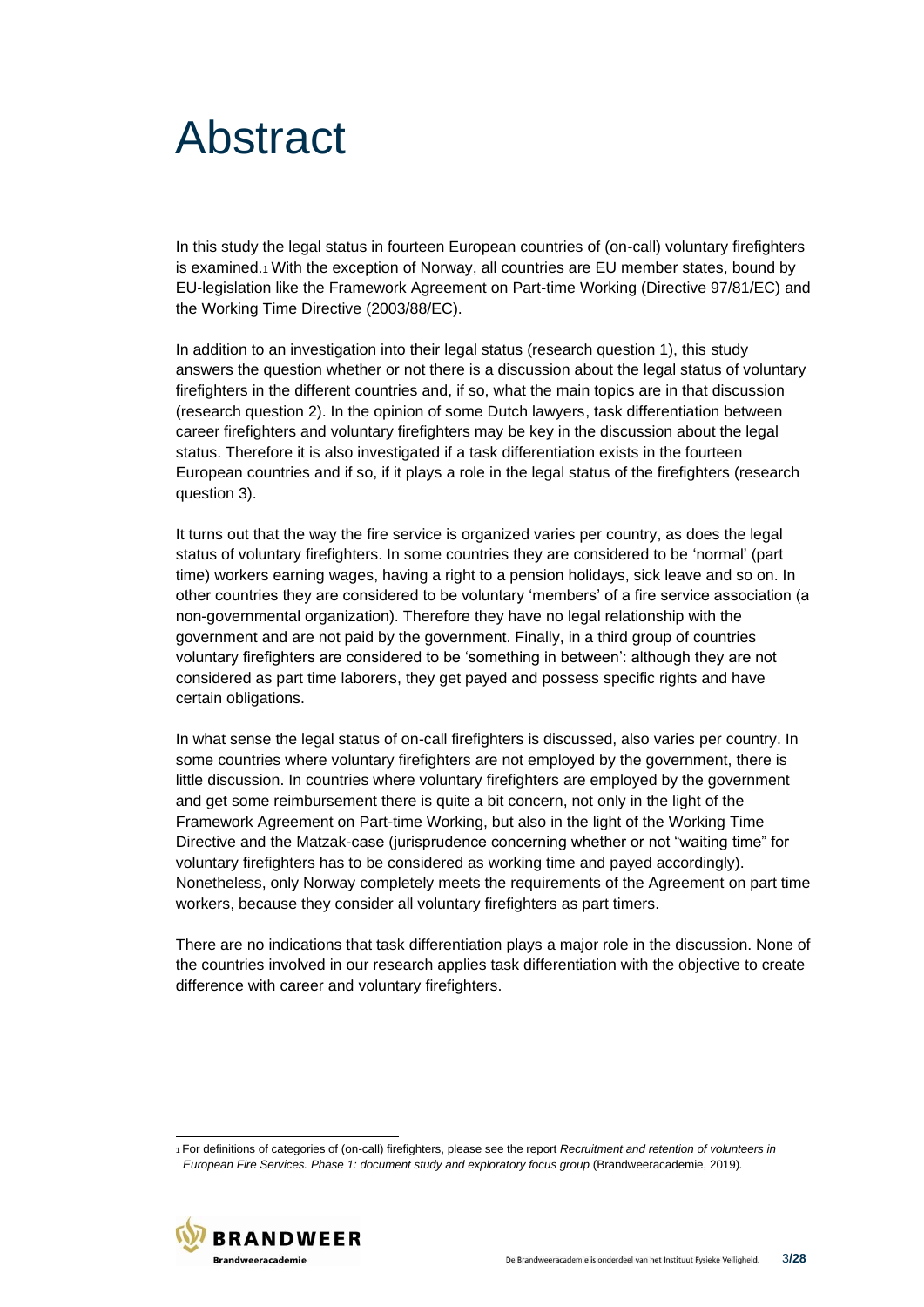## **Contents**

|         | <b>Abstract</b>                                                                                                                                                        | 3              |  |  |  |  |
|---------|------------------------------------------------------------------------------------------------------------------------------------------------------------------------|----------------|--|--|--|--|
|         | <b>Introduction</b>                                                                                                                                                    | 5              |  |  |  |  |
| 1       | <b>Research methodology</b>                                                                                                                                            | 7              |  |  |  |  |
| 1.1     | Interviews                                                                                                                                                             | $\overline{7}$ |  |  |  |  |
| 1.2     | Questionnaire                                                                                                                                                          | 8              |  |  |  |  |
| 1.3     | Document study                                                                                                                                                         | 8              |  |  |  |  |
| 1.4     | Quality of the research                                                                                                                                                | 8              |  |  |  |  |
| 2       | <b>Results of the document study</b>                                                                                                                                   | 9              |  |  |  |  |
| 2.1     | Volunteer, part-timer?                                                                                                                                                 | 9              |  |  |  |  |
| $2.2\,$ | Relevant EU Directives and case law                                                                                                                                    | 9              |  |  |  |  |
| 3       | <b>Results of the interviews</b>                                                                                                                                       | 12             |  |  |  |  |
| 3.1     | Legal status of (on-call) volunteer firefighters                                                                                                                       | 12             |  |  |  |  |
| 3.2     | Discussion surrounding the European Part-Time Work Directive                                                                                                           | 15             |  |  |  |  |
| 3.3     | Differentiation of tasks between professionals and volunteers                                                                                                          | 18             |  |  |  |  |
| 4       | <b>Conclusion and discussion</b>                                                                                                                                       | 21             |  |  |  |  |
| 4.1     | What is the legal status of (on-call) volunteer firefighters in other European<br>countries?                                                                           | 21             |  |  |  |  |
| 4.2     | Are there any discussions taking place in other European countries with regard to the<br>European Part-Time Work Directive in respect of the legal status of volunteer |                |  |  |  |  |
|         | firefighters? If so, what are the main points of discussion?                                                                                                           | 22             |  |  |  |  |
| 4.3     | To what extent is there a differentiation of tasks between professionals and                                                                                           |                |  |  |  |  |
|         | volunteers in the way other European fire service organisations currently operate? Is                                                                                  |                |  |  |  |  |
|         | this differentiation linked to their legal status? If so, in what way?                                                                                                 | 23             |  |  |  |  |
| 4.4     | Discussion                                                                                                                                                             | 25             |  |  |  |  |
|         | <b>Bibliography</b>                                                                                                                                                    | 26             |  |  |  |  |
|         | <b>Appendix 1 Questionnaire</b>                                                                                                                                        | 27             |  |  |  |  |

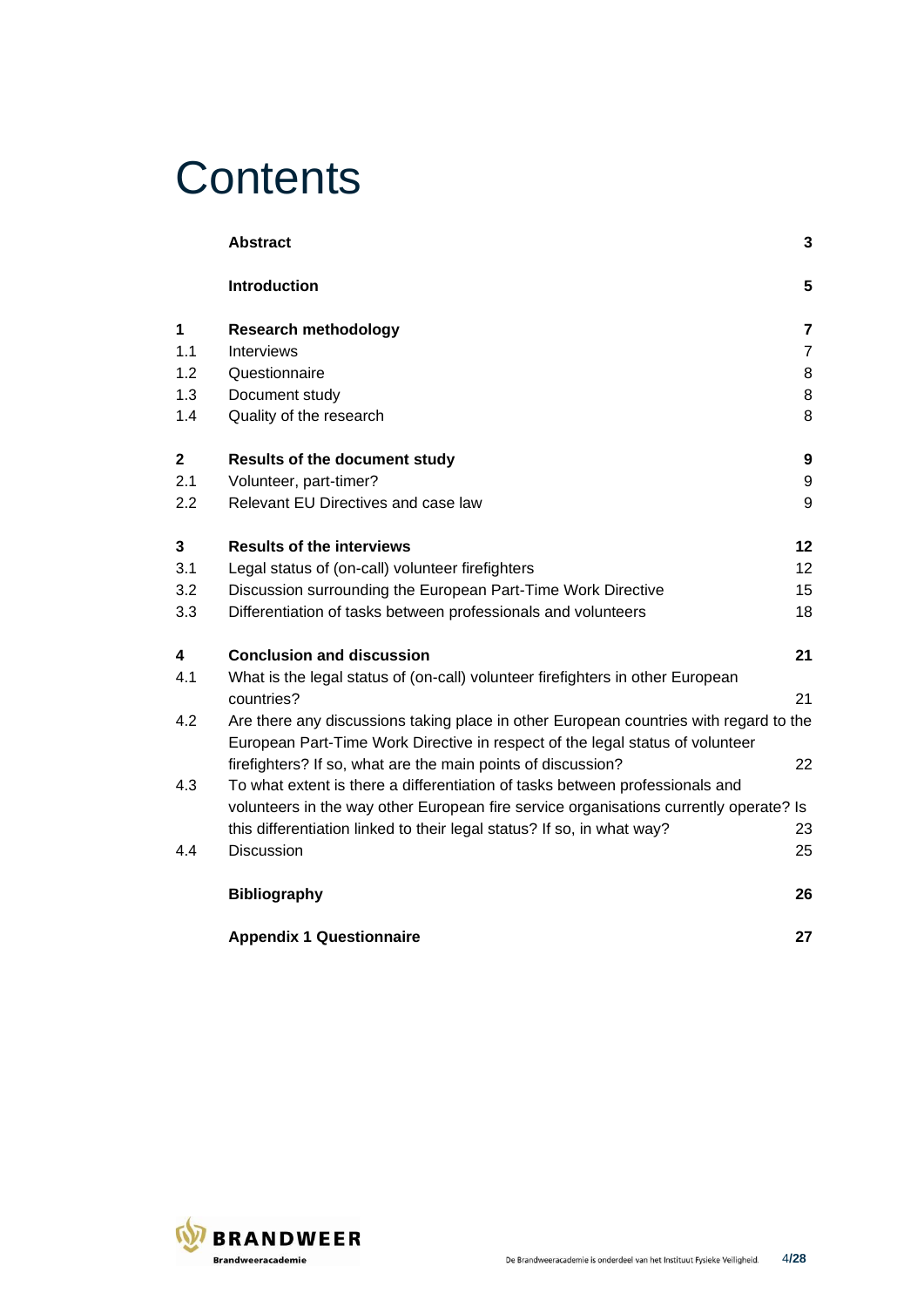## <span id="page-4-0"></span>Introduction

### Impetus

The recruiting and retention of volunteer firefighters was identified as an important issue by the Dutch Institute for Safety (RBC, Veiligheidsberaad) and the Board of Fire Chiefs (Raad van Brandweercommandanten) in the previous year. To this end, the Voluntariness Programme was launched in June 2018. The Trade Association for Fire Service Volunteers (VBV, Vakvereniging voor Brandweervrijwilligers), the Instituut Fysieke Veiligheid (IFV, Institute of Physical Safety) and the Ministry of Justice and Safety all participate in this. This programme comprises various "tracks" in which topics related to this theme are explored in depth. The Brandweeracademie (Fire Service Academy), part of the Instituut Fysieke Veiligheid (IFV, Institute for Safety), is responsible for implementing tracks 3, 4 and 5 as well as sub-track 5. This publication discusses the results of sub-track 5.

Track 5's objective is to identify the issues (bottlenecks and challenges) associated with volunteering at various fire service organisations in Europe. What do these issues entail? Potential solutions or solutions that have already been applied ("good practices") to these issues are collected at the same time, which (taking into account organisational, legislative and cultural differences) could possibly be applied in the Netherlands in order to consolidate volunteering as a foundation of the Dutch fire brigade now and in the future.

At first, the legal aspects relating to volunteering in the fire service were only considered in passing, but more recently the suspicion has arisen that these aspects may start to play a major role in the way volunteers in the fire service are treated. Research conducted by Pels Rijcken & Droogleever Fortuijn identifies a "real risk" with regard to the fact that the current legal status of Dutch volunteer firefighters is not entirely in line with existing European legislation and regulations (Part-Time Work Directive, 97/81/EC) and European case law (Pels Rijcken & Droogleever Fortuijn, 2018, p. 53).

This gives rise to a new question, which is: how should the legal status (the totality of the rights and obligations) of volunteers in the fire service be safeguarded in order to create a fire service organisation that is future-proof and robust while retaining the aforementioned voluntary work. It can reasonably be assumed that fire service organisations in other European countries are also confronted with similar issues and are seeking solutions to them. Conversely, it is also plausible that the legal status of volunteer fire fighters in other European countries is legally embedded in such a way that the European Part-Time Work Directive and case law do not give rise to much discussion with regard to this legal status. The Netherlands Fire Service (Brandweer Nederland) can learn a lot from both foreign fire service organisations that are still grappling with questions or bottlenecks with regard to the legal status of volunteer firefighters and from fire service organisations that have already found solutions to these issues. It is for this reason that the RBC requested on 14 June 2018 that a number of research questions be added to track 5 regarding the legal status of volunteers in different European countries and that these questions be answered with some urgency.

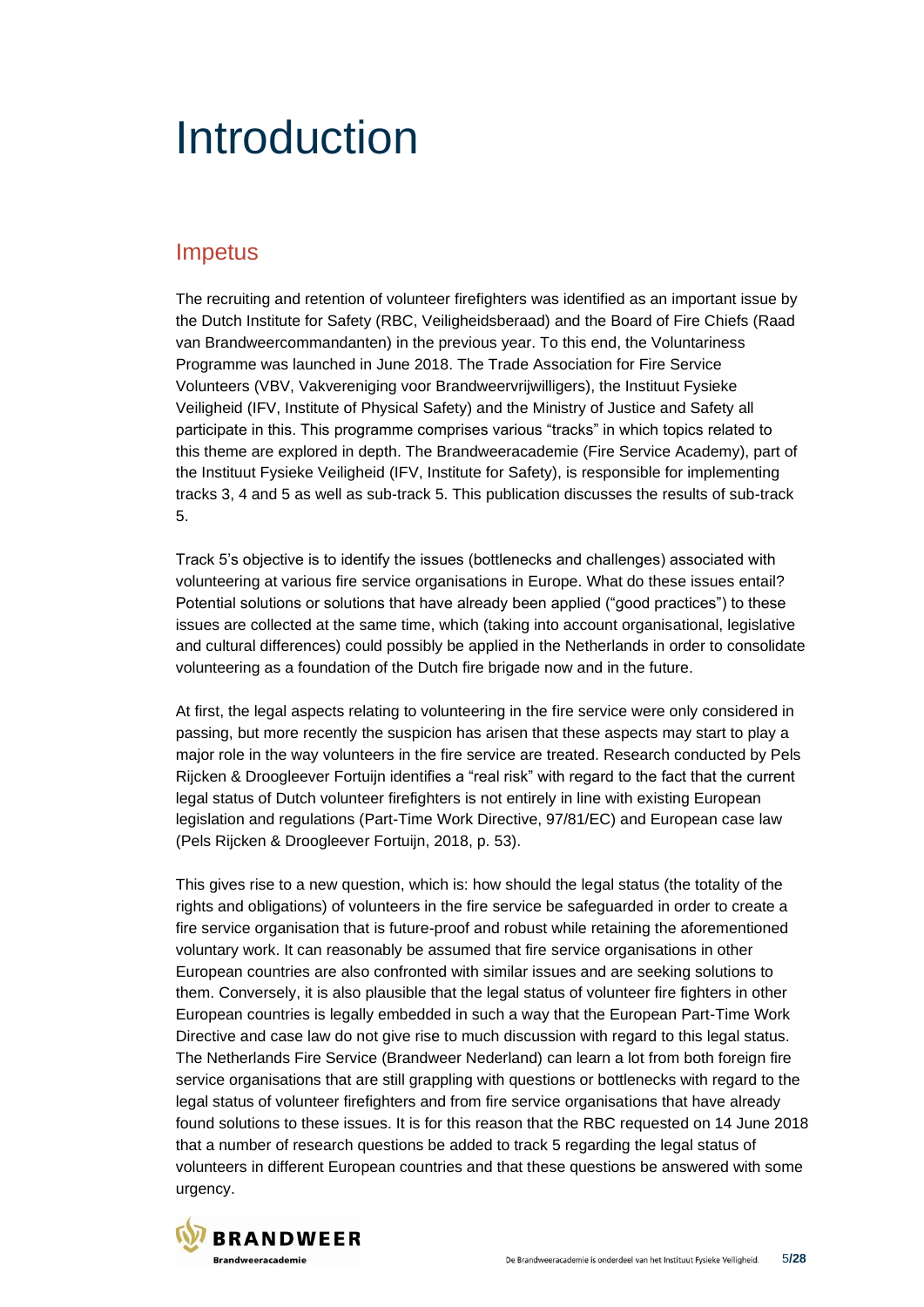## **Objective**

The aim of this sub-track is to gain an insight into the legal status of volunteers at the fire service in other European countries. Another objective of this sub-track is to identify to what extent other European countries expect to be affected by European legislation (in particular the Part-Time Work Directive) and case law regarding the legal status of volunteers. In doing so, the status quo and possible issues (bottlenecks and challenges) surrounding the legal status of volunteers in various European fire service organisations will be mapped out. The possibility of differentiation of tasks as a potential solution to the expected legal problems will be specifically addressed.

## Research questions

The following research questions are answered in this report:

- 1. What is the legal status of (on-call) volunteer firefighters in other European countries?
- 2. Are there any discussions taking place in other European countries with regard to the European Part-Time Work Directive in respect of the legal status of volunteer firefighters? If so, what are the main points of discussion?
- 3. To what extent is there a differentiation of tasks between professionals and volunteers in the way other European fire service organisations currently operate? Is this differentiation linked to their legal status? If so, in what way?

## **Demarcation**

In this sub-track, information is gathered from a select number of European countries that are bound by the European Part-Time Work Directive.2 The interviews were conducted by drawing on the contacts that had already been established with the fourteen foreign experts within the framework of the "exchange of experts" held in the spring of 2019. In some cases, interviews were conducted with a colleague of the expert in question instead of with him or her, due to practical reasons.



<sup>2</sup>At the time of the survey, these countries - with the exception of Norway - were members of the European Union and therefore bound by European legislation. Even though Norway is not a member of the European Union, it de facto follows the European Part-Time Work Directive.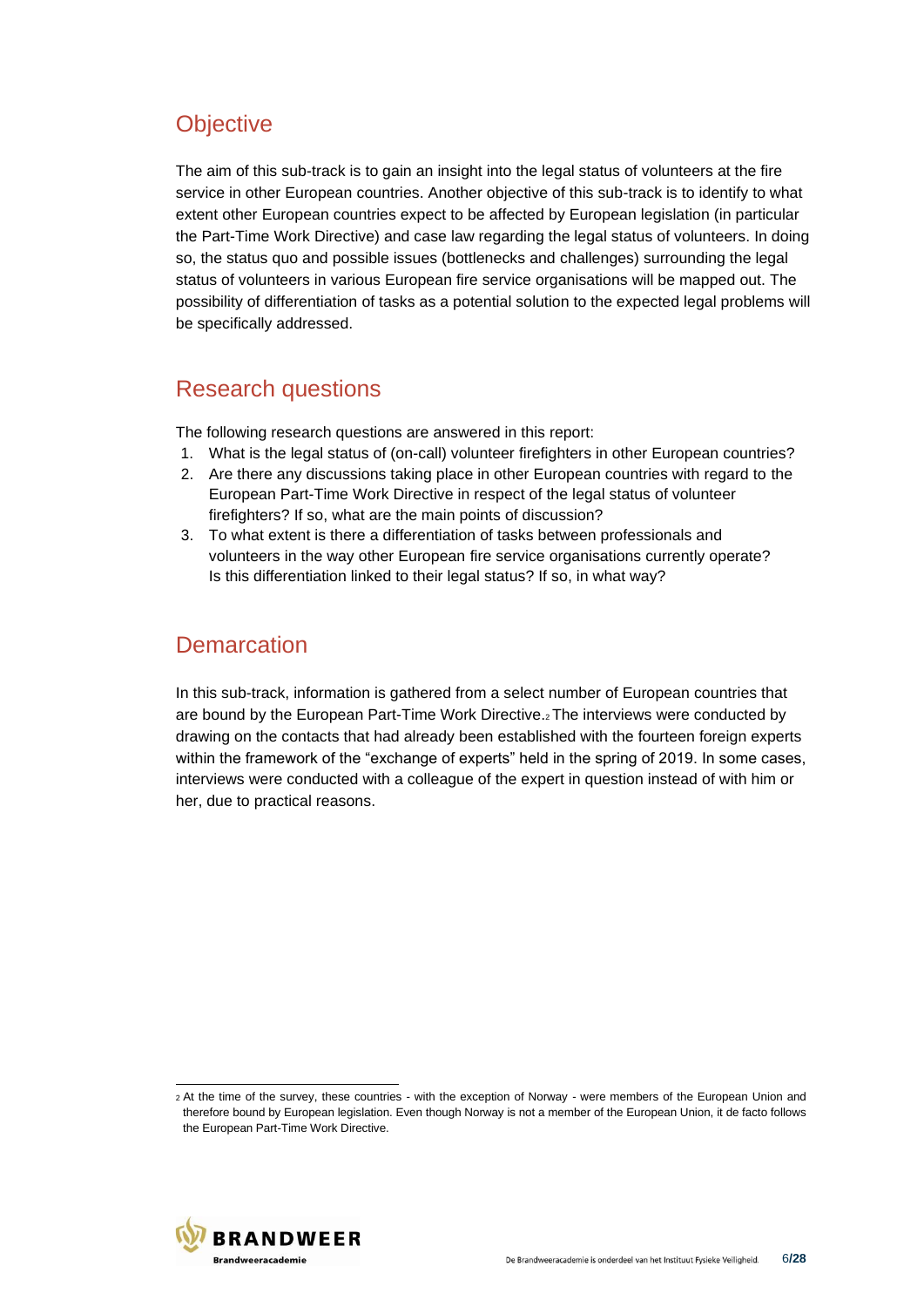## <span id="page-6-0"></span>1 Research methodology

### <span id="page-6-1"></span>1.1 Interviews

As pointed out in the introduction, this study is limited to an inventory of the information provided by the fourteen participants of the "exchange of experts" that was organised by the Brandweeracademie in the spring of 2019. These participants were from Austria, Belgium, the Czech Republic, Denmark, Estonia, Finland, France, Germany, Hungary, Ireland, Latvia, Norway, Portugal and the United Kingdom.

It was decided to conduct telephone interviews in order to answer the research questions. This was done for reasons of both content and practicality. A *problem analysis* is what it is all about. The aspects that play a role in the legal status of volunteers in different countries are explored. Conducting (open) interviews is an effective way to investigate the breadth and depth of such an issue. The choice of the fourteen experts was mainly a pragmatic one: contacts had already been established with these experts and a good relationship had been built, which would benefit the quality and speed of the response.

The duration of the interviews averaged 45 minutes, with the shortest interview lasting half an hour and the longest more than an hour. The interviews were conducted by two researchers, with one researcher acting mainly as interviewer and the other monitoring the framework conditions and structure, reporting and asking additional questions when necessary. For the purpose of elaboration, audio recordings were made of the interviews if the interviewee gave permission. The (semi-structured) interviews were conducted with the help of a topic list.

E-mail correspondence took place with the interviewee prior to and/or after the telephone interview. Supplementary information and occasionally also documentation were provided in many cases. Some prospective respondents did not wish to or were unable to respond to the request for a telephone interview, but they did answer questions by e-mail and provided additional information, which in any case answered one or more of the research questions posed. In the case of Denmark, information on the discussion of the legal status was missing, and for Latvia, there was a lack of information on the link between task differentiation and the legal status. Although the contact persons were repeatedly reminded of this, they remained unable to provide this information within the duration of the study. Information concerning French volunteer firefighters is based only on a document from the French firefighters' association, the FNSP. As no information was received from the Czech Republic and Hungary within the specified time frame, even after several reminders, these countries were excluded from the analysis.

The language of the interviews and the written correspondence was English. Only with the contact person from Belgium did the interview and correspondence take place in Dutch.

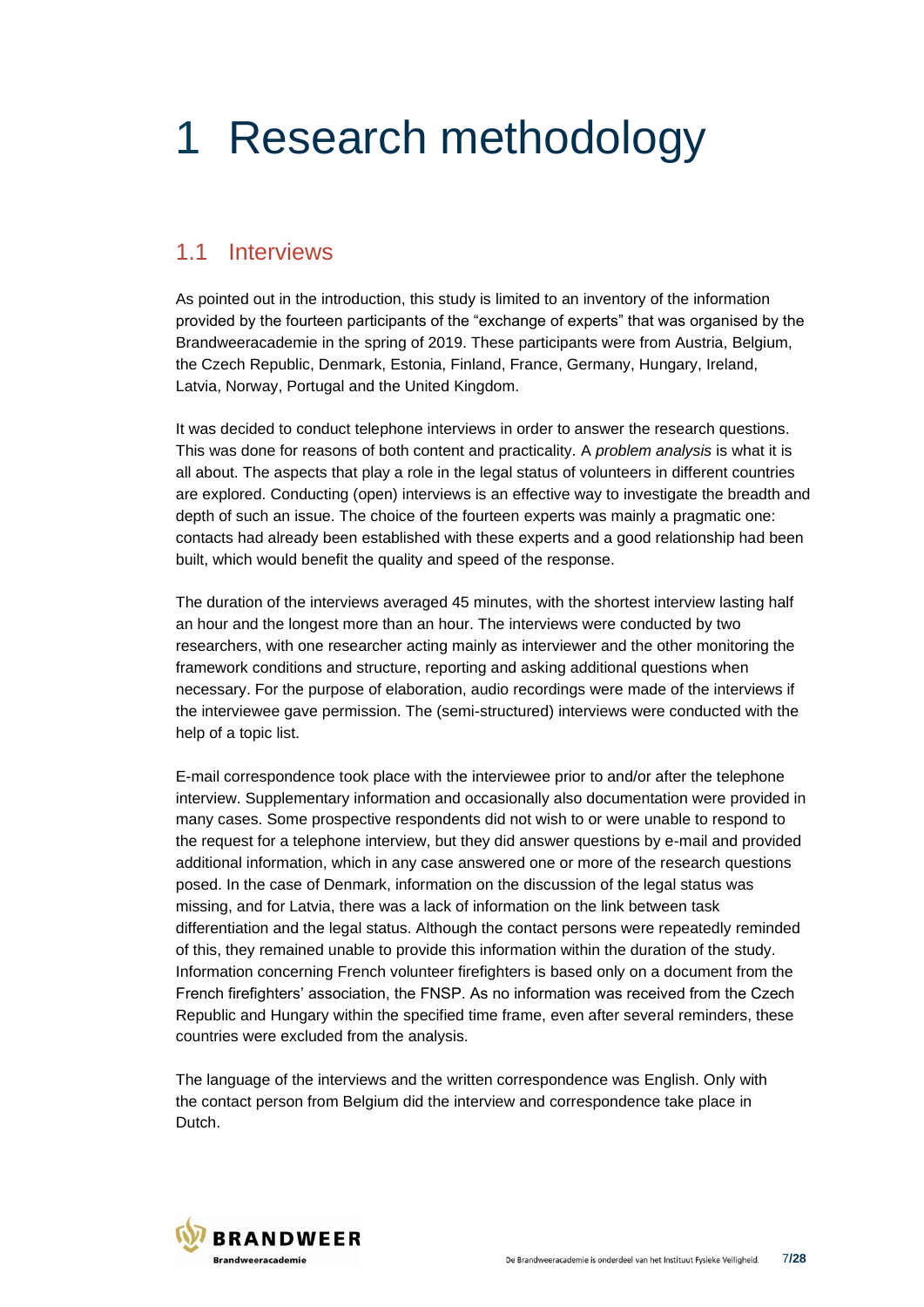## <span id="page-7-0"></span>1.2 Questionnaire

Following the telephone interview, each respondent was sent a questionnaire in Excel format with 30 specific (yes/no) questions concerning the legal status of volunteer firefighters<sub>3</sub>. Through these questionnaires, a clear overview of the actual situation per country could be obtained. As mentioned above, a number of respondents preferred to provide information exclusively via these questionnaires (and a written explanation thereto) rather than via a telephone interview. For an overview, refer to Appendix 1.

## <span id="page-7-1"></span>1.3 Document study

As preparation for the telephone interviews, a variety of documents relating to the legal status of (firefighter) volunteers within the context of European legislation were studied. These documents relate to the Working Time Directive, the Part-Time Work Directive, the Matzak judgement and the Jaeger judgment. A number of Dutch-language documents were also studied in preparation (viz: Bosland, Spek, Dam, Krieken, & Krijen, 2011; Pels Rijcken & Droogleever Fortuijn, 2018; Verburg, 2019). Of course, the documentation that was submitted by the respondents was also studied.

## <span id="page-7-2"></span>1.4 Quality of the research

It should be noted that the chosen research methodology has its limitations. In the interest of efficiency and speed, the decision was made (in consultation with the sponsor) to limit the telephone interviews to the fourteen contact persons who participated in the exchange of experts in the spring of 2019. It was accepted that not every respondent may be equally well versed in the legal status of firefighter volunteers. This investigation is, after all, not intended to produce a detailed and complete legal overview but rather to allow an initial picture to be sketched of the legal status issues surrounding voluntary work within the fire services. For the purposes of the investigation, it is presumed that the respondents are able to provide sufficient information so as to answer the research questions, such as *how* the legal status is arranged, *whether* discussions are taking place, *what* the main discussion points are, *whether* there is any differentiation of tasks and, if so, *in which way*. This information is of a relatively factual nature and, in principle, anyone with any involvement in the organisation of fire services should be able to obtain it.



<sup>3</sup>In line with the definition of the Phase 1 report (Brandweeracademie, 2019, p. 22), the term "voluntary" here implies that being a firefighter is not the person's primary job.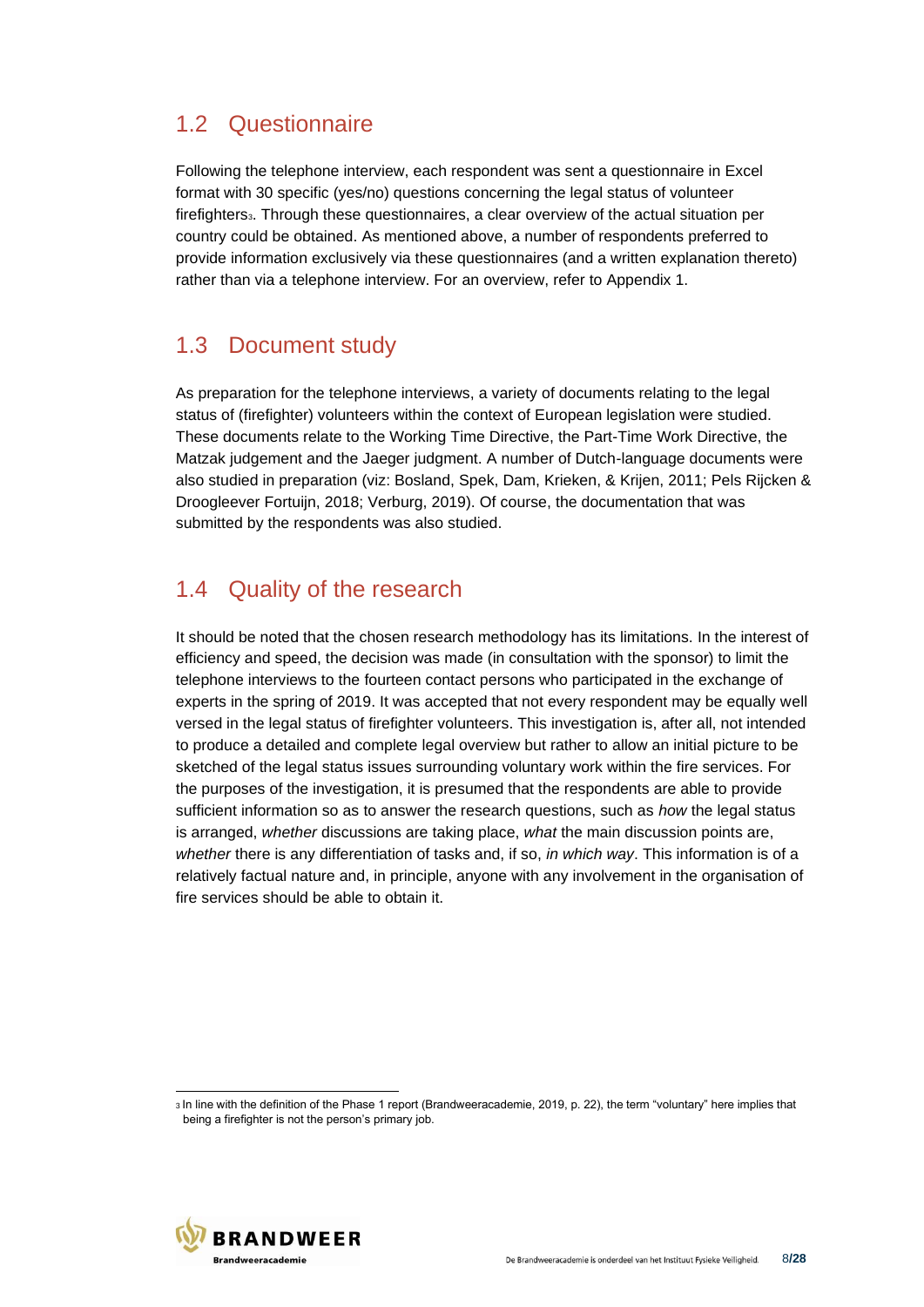## <span id="page-8-0"></span>2 Results of the document study

## <span id="page-8-1"></span>2.1 Volunteer, part-timer?

According to the report *Recruitment and retention of volunteers in European Fire Services. Phase 1: document study and exploratory focus group* (Brandweeracademie, 2019), the provision of fire services can be organised in a variety of ways and the people providing this fire service can have different rights and obligations. Apart from full-time professional firefighters, there may be people who perform firefighting tasks without this being their (main) occupation. The aforementioned report distinguishes four types. The distinguishing criteria are, on the one hand, whether or not firefighters receive compensation for their work and, on the other hand, the degree of obligation incumbent on firefighters to respond to alarms within a certain time frame. Nevertheless, when the general term 'volunteer firefighter' is used without any further specification, this implies any firefighter for whom the fire service is not their primary occupation (Brandweeracademie, 2019, p. 22)

Many countries refer to the people who carry out work for the fire service but who are not employed by the fire service on a full-time basis as "volunteers", regardless of whether they are paid or not and irrespective of whether they have any obligations. The terms used in other countries to refer to these firefighters are different, as is also discussed in the aforementioned report. The conclusion that can be drawn based on the literature studied (Pels Rijcken & Droogleever Fortuijn, 2018; Verburg, 2019), but also based on case law (see below), is that from a legal point of view, it is not relevant what fire service people are called, "volunteer" or otherwise. The documentation studied indicates that in order to determine the legal standing and the associated legal status, the following should be examined in particular:

- > the nature of the work
- the training requirements
- > the working conditions (see for instance Pels Rijcken & Droogleever Fortuijn, 2018).

## <span id="page-8-2"></span>2.2 Relevant EU Directives and case law

From the documentation studied (viz: Bosland, Spek, Dam, Krieken, & Krijen, 2011; Pels Rijcken & Droogleever Fortuijn, 2018; Verburg, 2019), it emerged that the following EU Directives and case law are important in the discussion surrounding the legal status of volunteer firefighters:

- a. the Part-Time Work Directive
- b. the Working Time Directive
- c. the Matzak ruling
- d. the Jaeger ruling.

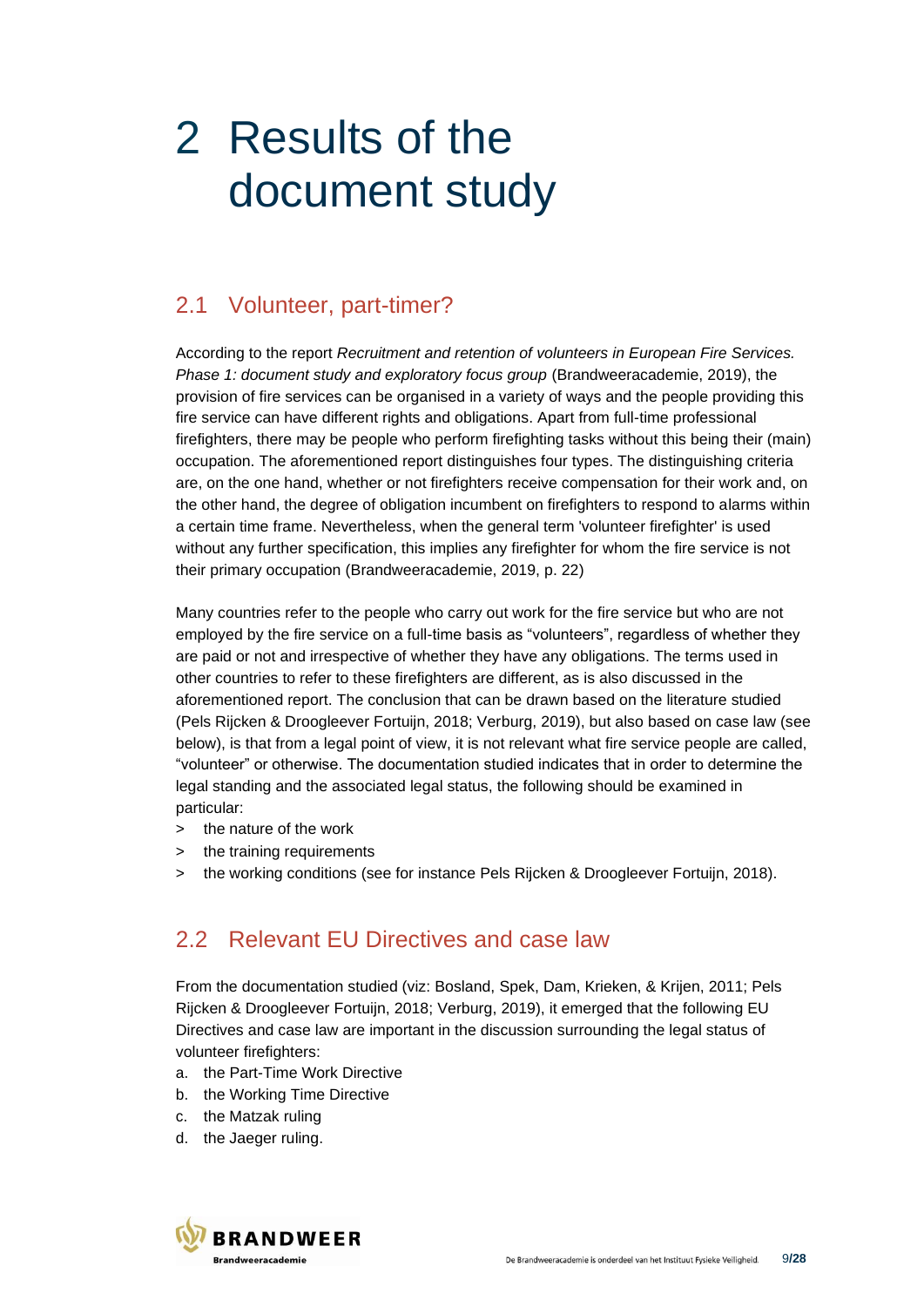These directives and rulings will be discussed in the following subsections.

#### **2.2.1 Part-Time Work Directive**

"Council Directive 97/81/EC [...] concerning the Framework Agreement on part-time work" (also called the "Part-Time Work Directive") has been giving concrete expression to the principle of equality in employment law at European level since 1997. The principle of equality is an important principle of rule of law and states that every citizen has equal rights and shall be treated equally in similar cases, unless the unequal treatment can be objectively justified (Pels Rijcken & Droogleever Fortuijn, 2018). The Part-Time Work Directive seeks to protect part-time workers and states that no unjustified difference should be made between people who have a part-time position and those who have a full-time position.

#### **2.2.2 Working Time Directive**

"Directive 2003/88/EC of the European Parliament and of the Council of 4 November 2003 concerning certain aspects of the organisation of working time", as the European Working Time Directive is officially called, regulates a number of matters relating to employees' working hours. Amongst other things, the following is stipulated:

- > An employee must have at least 11 consecutive rest hours per 24-hour period (Article 3). Exceptions may be made (subject to conditions) in the case of activities performed for the fire brigade, civil protection and ambulance services, among others (Article 17).
- > For each 7-day period, an employee must have at least 35 (24+11) consecutive hours of rest (Article 5). Exceptions may be made (subject to conditions) in the case of activities performed for the fire brigade, civil protection and ambulance services, among others (Article 17).
- > In principle, the average weekly working time should not exceed 48 hours (Article 6), but Member States have the discretion to derogate from this under certain conditions (Article 22).
- > Employees are entitled to a minimum of 4 weeks paid leave per year (Article 7).

In the Netherlands, this Directive is elaborated in the Working Hours Act (Arbeidstijdenwet) in which these provisions are included in more detail.

#### **2.2.3 Employee or not?**

Both the Part-Time Work Directive and the Working Time Directive apply to employees. It is therefore essential to determine whether or not a volunteer firefighter should be regarded as an employee for the purposes of determining whether the Part-Time Work Directive and the Working Time Directive apply to volunteer firefighters. Up until recently, several European countries assumed that volunteer firefighters did not have to be regarded as employees. As a result, the assumption was made that volunteer firefighters could not claim "regular" employment conditions such as continued payment in the event of illness, holiday allowance and pension accrual. This also meant that it was assumed that the European Part-Time Work Directive and the Working Time Directive would not apply to volunteer firefighters. Following a case involving the Belgian volunteer firefighter Rudy Matzak, this assumption must be reconsidered, because the European Court of Justice concluded that Matzak should indeed be considered an employee. Given that this ruling has caused a stir in various European countries with voluntary fire brigades and that it therefore requires further elaboration, the Matzak ruling (and the equally relevant Jaeger ruling) will be discussed in more detail in the next section.

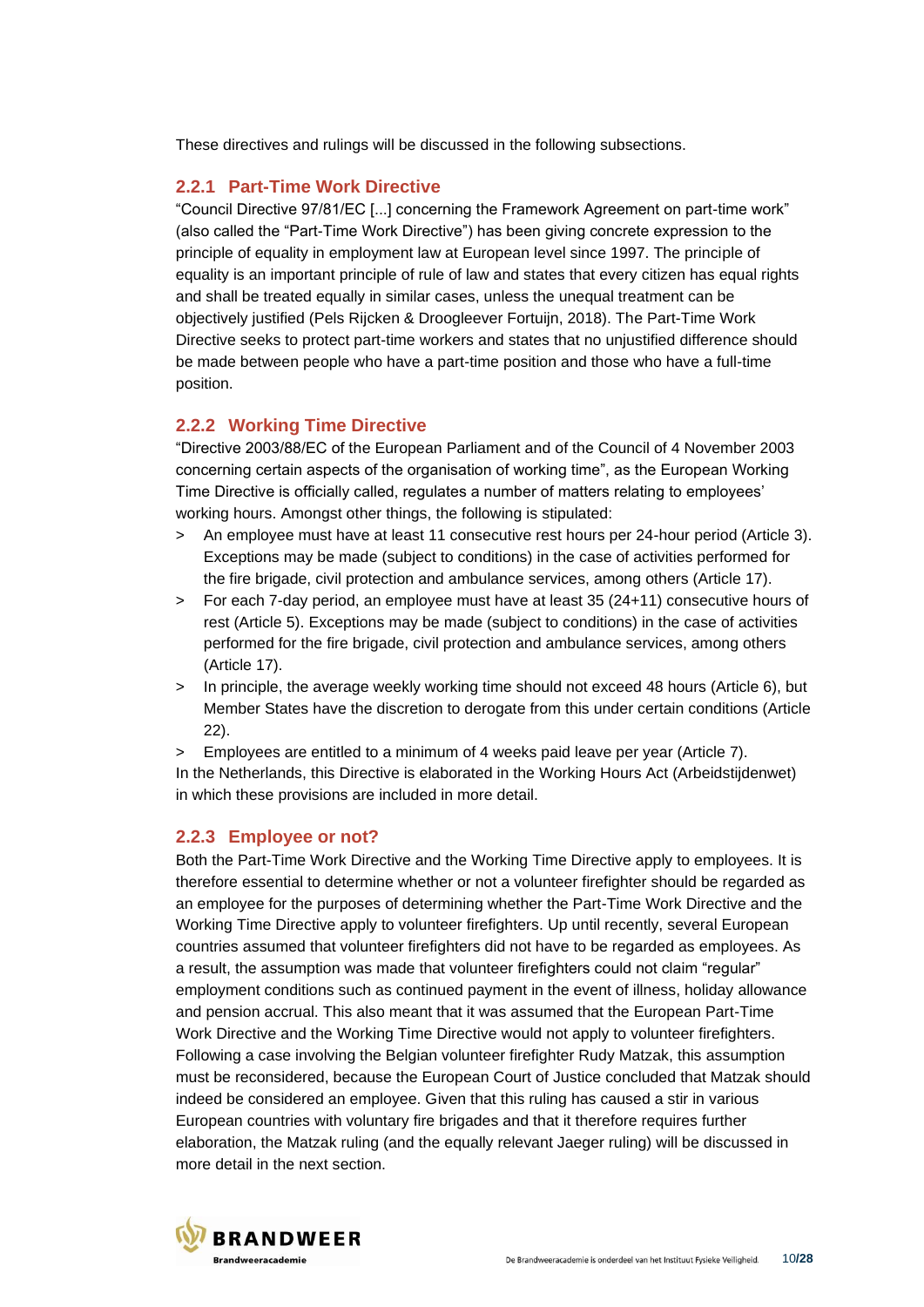#### **2.2.4 Matzak ruling and the Jaeger ruling**

Rudy Matzak has been a volunteer firefighter in Nivelles, Belgium, since 1981. On 16 December 2009, Matzak instituted legal proceedings in which he claimed that he should be compensated "for his services as a volunteer firefighter, in particular for the on-call duties undertaken by him at his home".4 He demands a (symbolic) compensation of one euro for the past years. The Tribunal du Travail de Nivelles (Nivelles Labour Court) found in his favour on 22 March 2012. The town of Nivelles appeals against this ruling before the Labour Court in Brussels. Nevertheless, the Court in Brussels decides to stay the proceedings and therefore submits a number of questions regarding the interpretation of Directive 2003/88/EC (on working time) to the European Court of Justice (the Court).

The Court finds that Matzak must indeed be regarded as an employee within the meaning of the Working Time Directive (2003/88/EC). The fact that, according to Belgian law, Matzak is qualified as a "volunteer" does not invalidate this. The Court states the following:

In accordance with settled case-law on the matter, any person who pursues real, genuine activities — with the exception of activities on such a small scale as to be regarded as purely marginal and ancillary — must be regarded as an "employee". The defining feature of an employment relationship resides in the fact that for a certain period of time a person performs for and under the direction of another person services in return for which he receives remuneration (judgement of 26 March 2015, Fenoll, C-316/13, EU: C:2015: 200, paragraph 27 and the case law cited).<sub>5</sub>

The Court further states that "the Member States may not derogate, with regard to certain categories of firefighters recruited by the public fire services, from all the obligations arising from the provisions of that Directive, including Article 2 thereof, which defines, in particular, the concepts of "working time" and "rest periods".<sup>6</sup>

Subsequently, the Court extensively discusses the question whether Matzak's "on-call time" (consignment) should be regarded as working time or rest time, referring to various case law. The Jaeger judgement is expressly mentioned in this respect. This judgement from 2003 concerns the German trainee doctor Norbert Jaeger, who had to be on call for a certain period of time at the hospital in Kiel. He argued that this time should be considered as working time. The Court ruled that this was indeed the case.<sup>7</sup>

In line with this, the Court ruled in the Matzak case:

Article 2 of Directive 2003/88 must be interpreted as meaning that stand-by time which a worker spends at home with the duty to respond to calls from his employer within 8 minutes, very significantly restricting the opportunities for other activities, must be regarded as "working time".

<sup>7</sup> Judgement of 9 September 2003, Case C-151/02.



<sup>4</sup>Judgement of 21 February 2018, Case C-518/15 (Matzak judgment), p. 5.

<sup>5</sup>Judgement of 21 February 2018, Case C-518/15 (Matzak judgment), p. 6.

<sup>6</sup>Idem, p. 8.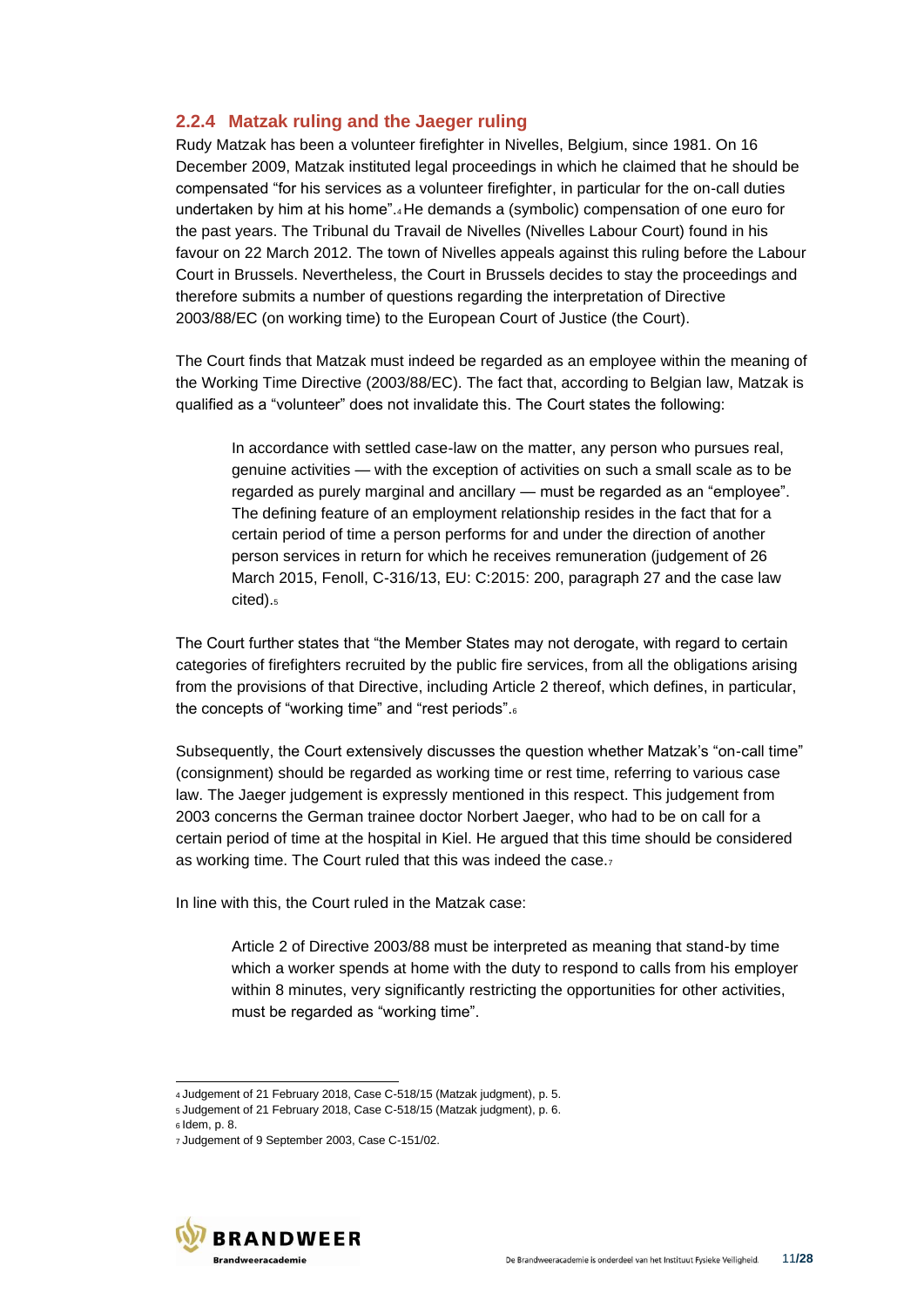## <span id="page-11-0"></span>3 Results of the interviews

The results presented in this chapter are derived from the telephone interviews and the associated e-mail exchanges. By means of a questionnaire that was also sent to all respondents, an overview was obtained with regard to the number of countries where the same problems arise as in the Netherlands in connection with the legal status of volunteer firefighters. This questionnaire along with the answers from the individual countries can be found in Appendix 1.

## <span id="page-11-1"></span>3.1 Legal status of (on-call) volunteer firefighters

As mentioned on page 6, the first research question reads as follows: "What is the legal status of (on-call) volunteer firefighters in other European countries?" This question was divided into a number of detailed questions as presented in Appendix 1 and was put to the respondents.

Section 2.1 already indicated that there are a number of different ways in which firefighting services can be provided. Apart from the choice of full-time professional firefighters, there is the option of calling up people to perform firefighting tasks in addition to their regular (main) job, if necessary, and giving them compensation for this or not. In all of the countries that have been surveyed, there are firefighters in service who are employed on a basis other than that of full-time professional. A description of the legal status of such persons is given below per country (insofar as this information was provided by the respondents). It is worth noting that in some countries the term "part-time firefighter" or "(on call) retained firefighter" is used instead of "volunteer".<sup>8</sup>

**Norway** only has professional firefighters and the term firefighter volunteer is not used. The firefighting professionals can be employed on a full-time or part-time basis. The full-time firefighters are stationed and work 24-hour shifts, while the part-timers are on standby duty, for which they are also paid. All professional firefighters must meet the same minimum requirements in terms of training, exercise and physical fitness. Both full- and part-time firefighters are proportionally remunerated in the same way and have the same fringe benefits, such as pension accrual, leave and arrangements for sick leave and maternity leave.

As is the case in Norway, the term volunteer firefighters is not used in **Ireland** either. Instead, the term "on-call retained firefighters" is used. There is no clear equivalent for this term in Dutch. "Retained" can mean "employed" or "kept on retainer".

<sup>8</sup>The expert group involved in this study, however, suggests that the term "retained" should no longer be used: "Another term was 'retained' since this term has a negative connotation in the UK, we decided to not use this term anymore, but refer to this group as 'on call'." (Brandweeracademie, 2019, p. 21).

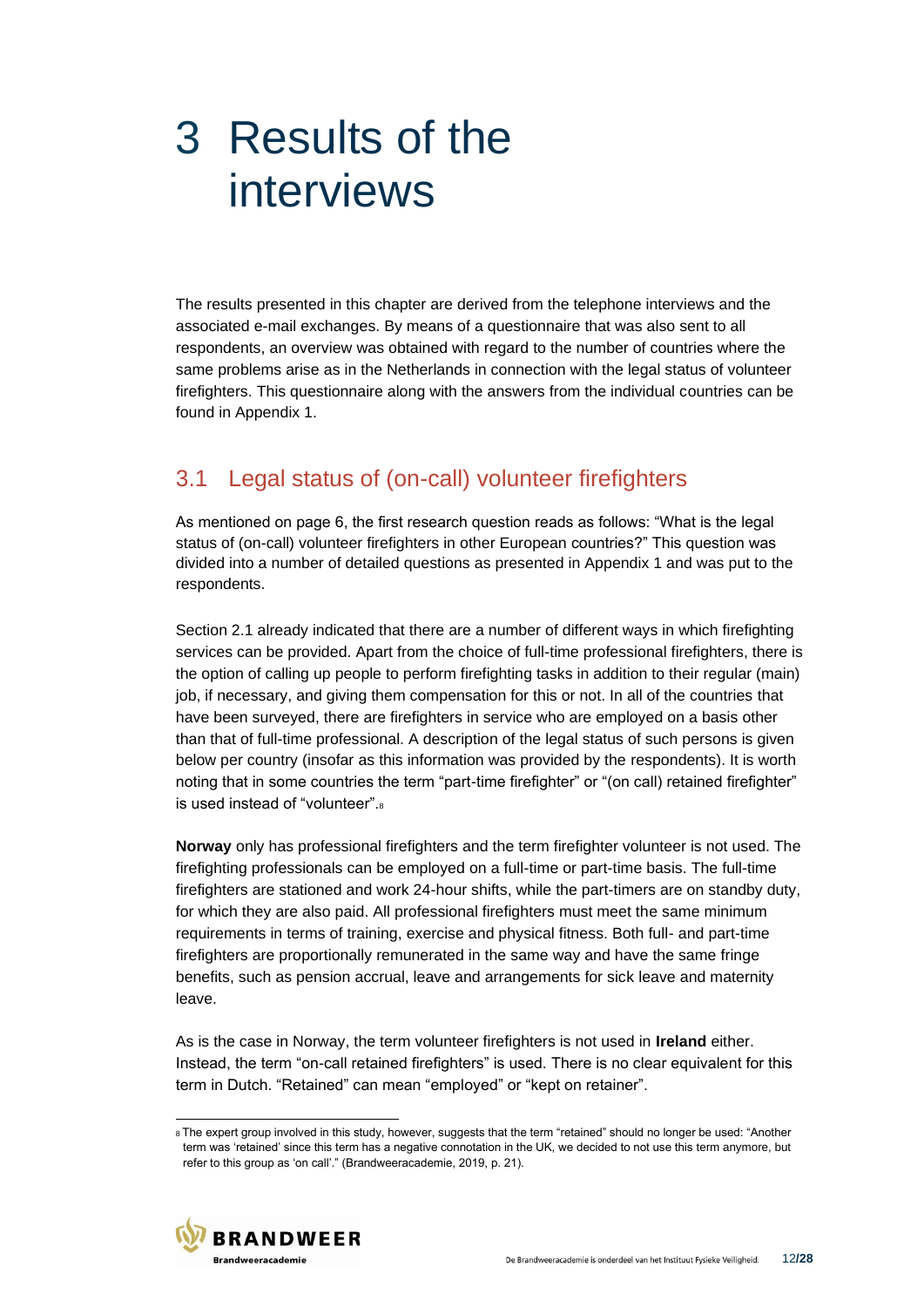In his dissertation from 2005, Haverkamp uses both "ingeroosterde brandweerlieden" (rostered firefighters) and "parttime beroepskrachten" (part-time professionals) as Dutch translations of "retained firefighters" (Haverkamp, 2005, pp. 156-157). In Ireland, the on-call retained firefighters have a standby duty, the basic principle of which is that they must turn up at the fire station within a certain time in at least 85% of the alerts. As such, it is not a strict on-call duty in the true sense of the word. When Irish firefighters go out to an incident, they are remunerated at an hourly rate. Irish firefighters are also entitled to leave and pensions.

The term "volunteers" is used in **Belgium**, even though these volunteer firefighters are in many ways similar to their colleagues who are employed and paid on a full-time basis (in 24 hour shifts). The volunteers are subject to the same training requirements and have the same repressive duties. There is also no distinction made between volunteers and professionals with regard to the medical and physical requirements. The only difference between volunteer firefighters and professionals is that professionals are required to have a driving licence for large vehicles, while this is not compulsory for volunteers. A slightly more limited training than that of their full-time colleagues is sufficient for volunteer sergeants (commanders); volunteer sergeants only need to have successfully completed one of the three training modules, whereas professionals are required to have successfully completed all three modules.

Volunteers in Belgium are not stationed, but go to a fire station after an alarm is sounded and they then deploy from there. Volunteer firefighters are not obligated to respond to every alarm; by means of an automated system, they can indicate at any time whether they are available or not. However, once they have indicated that they are available, they are expected to arrive at the fire station as quickly as possible (within a predetermined number of minutes).

Volunteers in Belgium do not have an employment contract like the professional firefighters have, but they do have a "sui generis" agreement. In Belgium, a sui generis is a statute defining a non-standard contract, originally intended for doctors in training, but now also applied to volunteer firefighters. Sui generis means "in a class by itself" or "of its own kind", reflecting the fact that it is not a regular employment contract. The sui generis is nonnegotiable and is valid for a period of six years (with the possibility of extension). Volunteers are not paid a fixed amount, but only a "performance fee" for the actual hours worked, both for interventions and for training and educational activities. Additionally, they obtain a small tax benefit.

Similar to Belgium, **France** also has volunteer firefighters who are paid without there being a formal employment relationship.9 Volunteer firefighters in France receive an amount for every hour that they work for the fire brigade. In addition, if someone has been a volunteer firefighter for more than 20 years, he or she can claim pension benefits.

In a number of European countries, (suppressive) fire services are provided by volunteers who receive practically no remuneration. An example of this is **Austria**, where the vast majority of fire services are provided by volunteer fire brigades.

<sup>9</sup>According to the definition from Phase 1 (Brandweeracademie, 2019, p. 22), this concerns "on-call volunteers" (category 3 and/or 4).

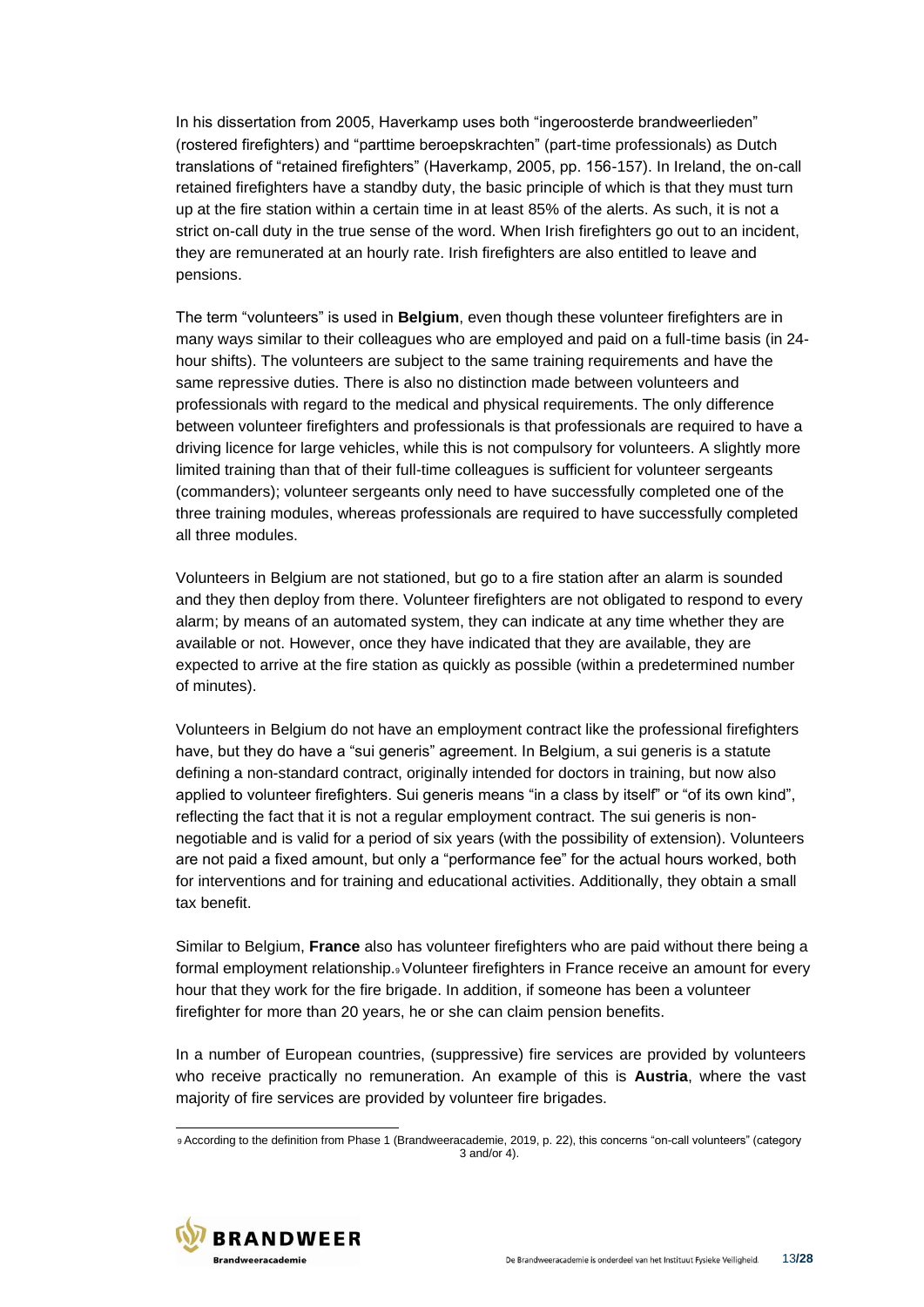Here, members of the volunteer fire brigade are not paid in any way for the work that they carry out for the fire service nor do they receive any other benefits (social, financial or material) for being a member of the fire brigade. All work for the fire brigade (including training and exercises) is carried out entirely in "own time", which means that fire brigade volunteers sometimes have to put in leave to attend training courses (whereby, incidentally, training costs and travel and accommodation expenses are reimbursed). It is only the most senior ranks of the volunteer fire brigade (such as the local commander) who sometimes receive a small financial remuneration.

**Germany** is to some extent comparable to Austria. As is the case in Austria, the vast majority of firefighting in Germany is carried out by volunteers who are, in principle, unpaid, although most municipalities in Germany pay the firefighting volunteers a small fee. In many German municipalities, employers who have to temporarily do without their employees because of the latter's voluntary work for the fire brigade are also financially compensated.

**Estonia** also makes use of volunteers. These volunteers belong to a non-governmental organisation (NGO). Although this NGO receives remuneration from the government for its firefighting work and for the purchase and maintenance of equipment, the volunteers basically work without receiving compensation. Occasionally, however, it happens that volunteer firefighters receive a financial reward for their work. Oftentimes, this reward is distributed by companies, which sometimes also offer discounts to firefighter volunteers on certain products.

**Finland** has two types of volunteers. The first kind of volunteer can be compared to the Estonian volunteers in the sense that the volunteers in Finland are members of an association that is funded by the government. There are no government contracts with these individual volunteers. The other kind of volunteers are, strictly speaking, not volunteers but rather part-time firefighting professionals.<sub>10</sub> They do, however, have an employment contract. All volunteers are subject to the same requirements as full-time professionals. All volunteers are subject to the same requirements as full-time professionals, including the obligatory periodic medical examinations. Each volunteer is paid for every hour of service (exercise or call-out) with "part-time professionals" receiving a fixed salary.

In **Latvia**, the volunteers are also employed by an association and the government does not have a direct employment contract with the individual volunteers. Volunteer firefighters, unlike professional firefighters, often do not wear respiratory protection (as they incidentally do in Estonia). The volunteers in Latvia also differ from full-time professional firefighters in their (appointment) requirements. They must, however, undergo the same initial training (of 960 hours) as the professionals.

In **Portugal**, there are both firefighters that are employed by associations as well as those who are employed by municipalities. Generally, the firefighters employed by municipalities are full-time professionals (approximately 3,500 in Portugal), but in smaller municipalities the professionals may be supplemented by volunteers.11

<sup>11</sup>Hybrid concepts are also a possibility in Portugal: volunteers who work a number of 24-hour shifts (for example, during the wildfire season) and professionals who also work as volunteers.



<sup>10 &</sup>quot;We use the definition of 'part-time firefighters' for career firefighters that do not work full time" (Brandweeracademie, 2019, p. 34).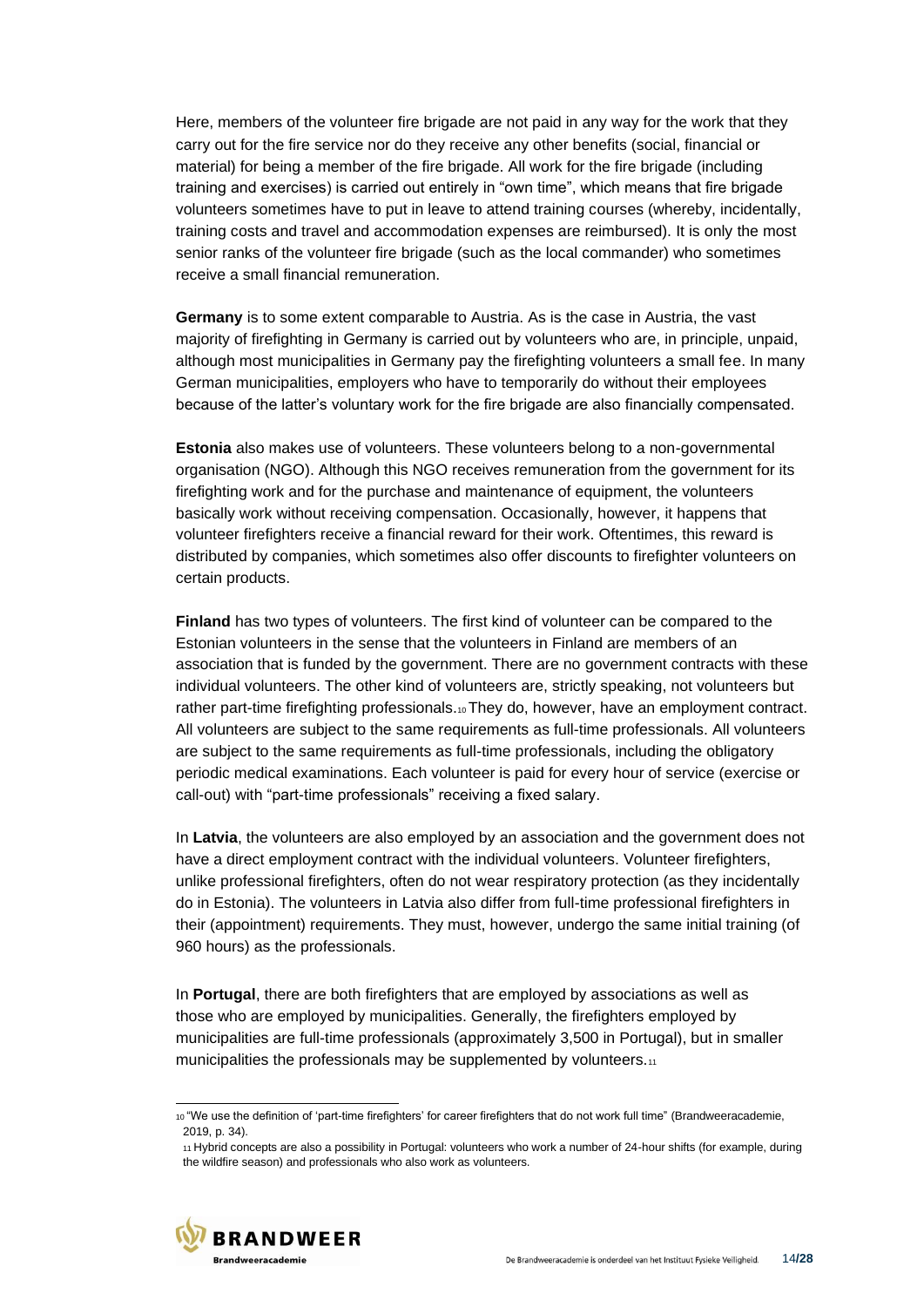These volunteers do not receive a salary, but they do enjoy a wide range of benefits. For instance, these Portuguese volunteer firefighters are entitled (under certain conditions) to reimbursement of their secondary or higher education costs. Volunteer firefighters who occupy higher ranks and managerial positions are entitled to a pension bonus. All of the fire brigade volunteers can benefit from very extensive insurances. Legal aid and medical expenses, among other things, are insured. Moreover, in Portugal the law provides (Art. 26, Decreto-Lei No. 241/2007) that firefighting volunteers are allowed to be absent from work for the purposes of incident response and drills, without this affecting their rights and salary, but only if the number of absences does not exceed an average of three days per month. The same holds true for attending training courses at the national fire academy (up to 15 days a year), for which the main employers must compensate the volunteer firefighter for any loss of earnings due to absence. Under Portuguese law, the children and partners of volunteer firefighters who have died or have fallen ill as a result of their work are entitled to: a) preferential access to childcare or pre-school facilities, b) reimbursement of registration fees for childcare or pre-school facilities, and c) reimbursement of the costs of attending public secondary or higher education. Reimbursement of school fees is also applicable to the descendants of firefighters who have been active in the fire service for at least 15 years. There are also tax benefits for volunteer firefighters in Portugal.

In the **United Kingdom**, there are full-time and part-time firefighters/volunteers (often called "retained firefighters"). Both receive the same hourly remuneration for carrying out training or call-outs. The *Grey Book* (the policy document of the British Fire Brigades Union in which principles are set out for the working conditions of firefighters) states the following with regard to the hourly wage for volunteers: "A volunteer carrying out operational firefighting duties shall be paid at the appropriate basic hourly rate set out in circulars issued by the NJC" (Fire Brigades Union (FBU), 2009, p. 19). Volunteers are paid double the hourly rate for activities carried out on public holidays. Expenses are also reimbursed for both full-time firefighters and volunteers (FBU, 2009, p. 34). In cases of illness attributable to the performance of firefighting work, both full-time and volunteer firefighters continue to be paid their (average) firefighter's wage.

No information has been received from the contact persons in Denmark, the Czech Republic and Hungary regarding the legal status of volunteer firefighters.

### <span id="page-14-0"></span>3.2 Discussion surrounding the European Part-Time Work **Directive**

The second question which this investigation attempts to answer is as follows: "Are there any discussions taking place in other European countries with regard to the European Part-Time Work Directive in respect of the legal status of volunteer firefighters? If so, what are the main points of discussion?" This question was also put to the respondents.

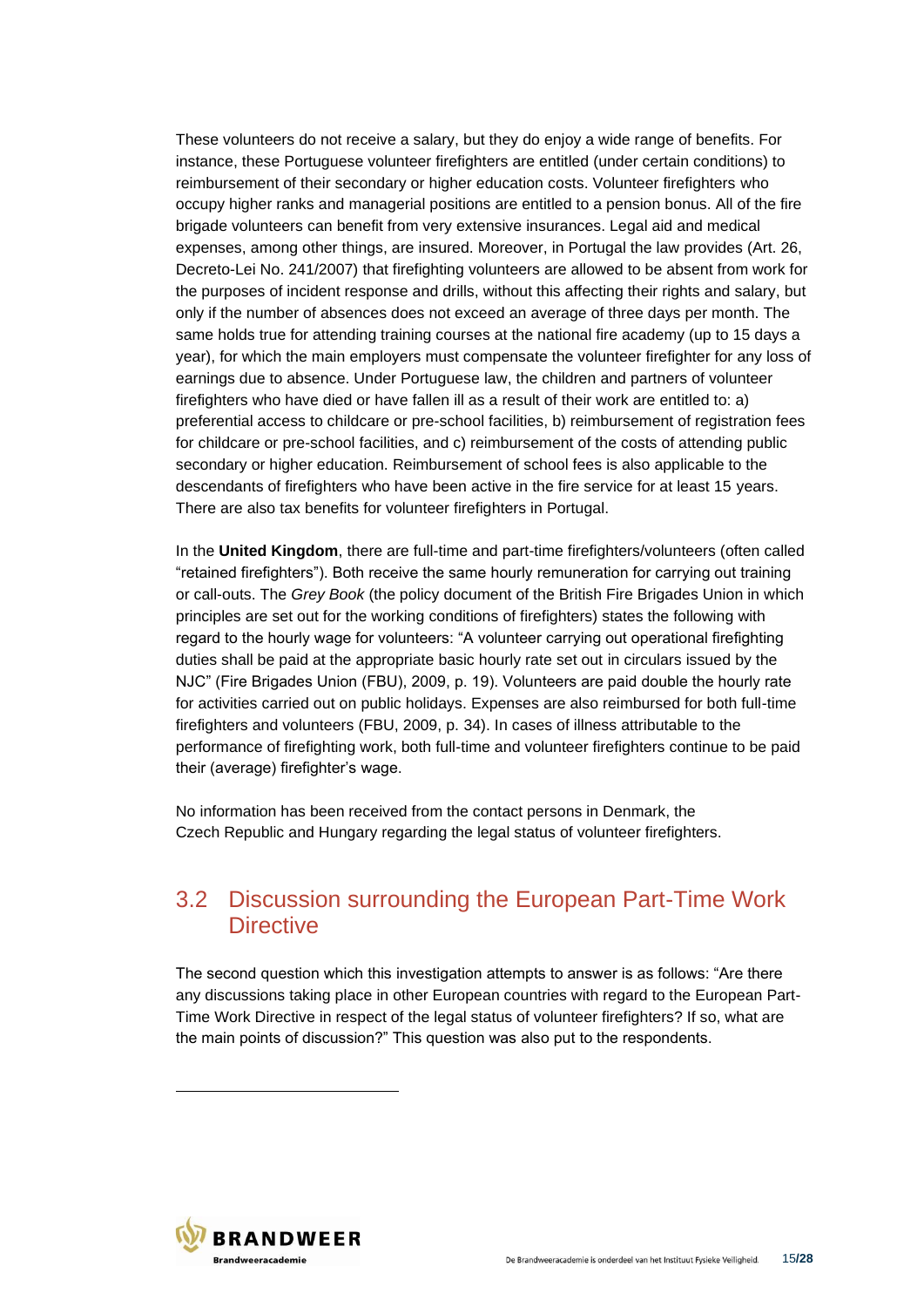The legal status of volunteer firefighters is under discussion in some of the countries investigated. In all these cases, the question is whether and to what extent a volunteer firefighter should be regarded as a part-time employee from a legal point of view and should hence also be treated as such. In the course of the document study and the interviews, it became apparent that it is not only the Part-Time Work Directive that is of importance in this matter, but also the Working Time Directive and its application in the Matzak case (and to a lesser extent in the Jaeger case).

The Matzak case has been followed with great interest in Belgium, not least because it involved a Belgian volunteer firefighter (from the town of Nivelles). Following the Matzak case, discussions have been taking place regarding the legal status of volunteer firefighters and some changes have been made. For instance, in Belgium volunteer firefighters no longer have shifts where they can be alerted at any time and where they are required to be at the fire station within a few minutes (called consignment or on-call duty). The volunteers can instead indicate at any time (by means of "smart pagers") whether they want to be on call or not. This, however, does not mean that they are without obligation; if volunteers have indicated that they are on call, they are expected to report to the fire station within a predetermined number of minutes. The rationale behind this is that it provides volunteers with sufficient flexibility and freedom, so that there would no longer be any consignment and therefore no consignment allowance would have to be paid. Whether this reasoning holds water remains to be seen in future case law.

In **Finland**, a similar case to that of the Matzak case in Belgium took place before the Supreme Court in 2015, although this Finnish case never reached the European Court of Justice. For 12 years, a (voluntary/part-time) firefighter ("Mr. A") had had several consecutive permanent contracts with the Finnish Fire Service in Turku. During those years he was obligated to report for duty within five minutes. Consequently, Mr. A was forced to stay at or around the station. Mr. A claimed entitlement to retroactive payment for waiting time while on standby, but the city council refused as it held the view that waiting time was not working time. However, the Finnish courts, the Court of Appeal and the Finnish Supreme Court all ruled successively that, in light of the European Working Time Directive 2003/88/EC and European case law with regard to the classification of working time, time spent on call must be regarded as working time if it restricts personal freedom to such an extent. The City of Turku was obliged to retroactively reimburse Mr. A for his hours on call, a sum which amounted to almost 25 thousand euros.

In **France**, the National Federation of the Fire Brigade of France (FNSPF) has issued a position paper ahead of the May 2019 European elections in which it draws attention to the issue of the legal employment status of volunteer firefighters in relation to the Part-Time Work Directive and the Matzak ruling (FNSPF, 2019). This position paper calls on the candidates for the European Parliament to take efforts - when elected to Parliament - to make a derogation possible for volunteer firefighters so that they do not have to be treated as "part-time workers".

According to the FNSPF, in 2011 the National Assembly unanimously adopted a law that recognises the exceptional nature of the volunteer fire service. Working for the volunteer fire service is defined as "a free commitment

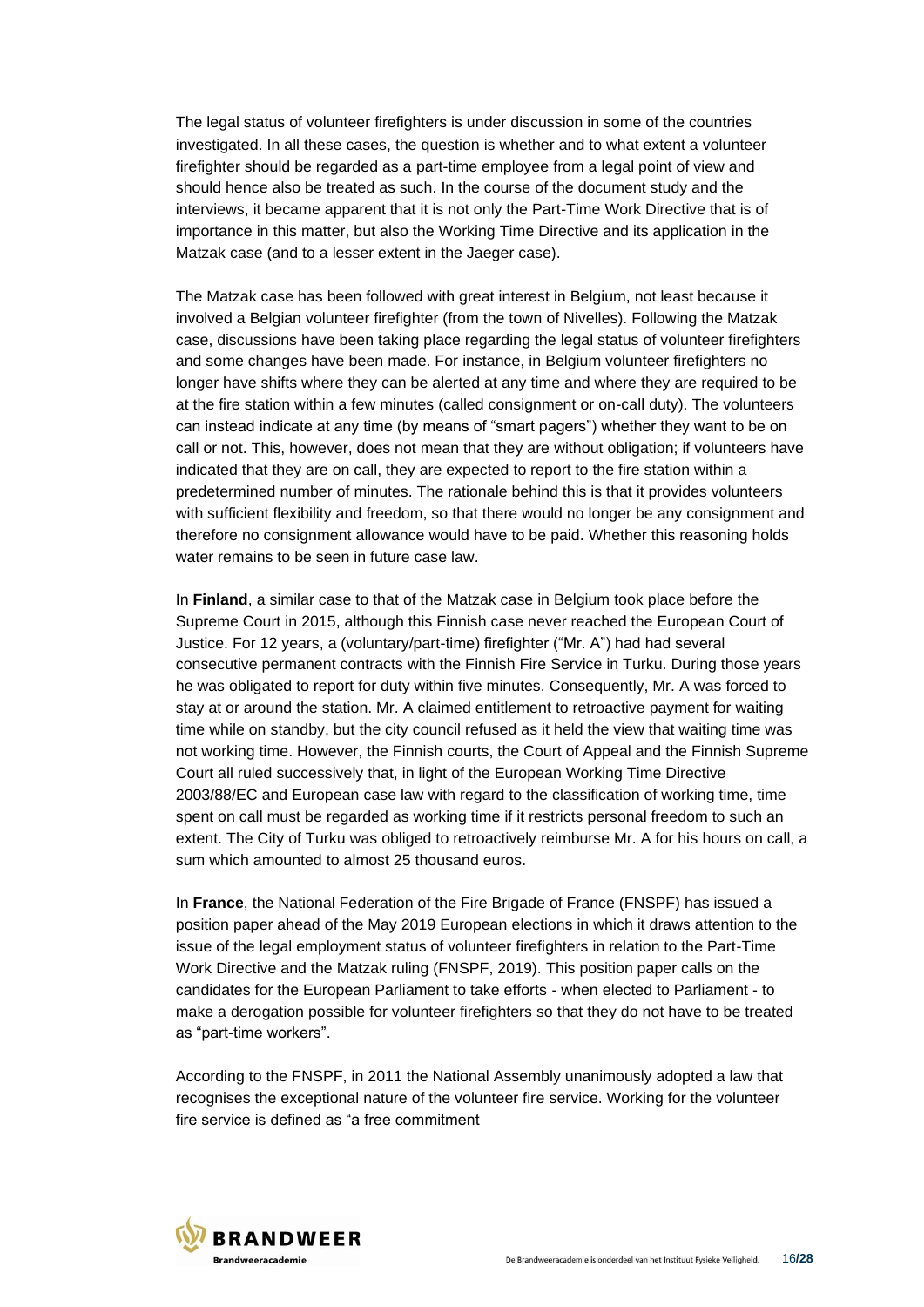by an individual to serve the community, on a volunteer basis, carried out not as a profession but in conditions unique to this activity, to which neither the labour code nor civil servant status apply, unless otherwise decreed by law." Nonetheless, there are also lawsuits pending in France to treat volunteer firefighters as (part-time) workers, in accordance with the Matzak ruling (FNSPF, 2019, p. 4).

Should employment as a volunteer firefighter be regarded as a part-time job, this means that most fire brigade volunteers formally hold two jobs and that the Part-Time Work Directive is in force. The reconciliation of these two jobs can become problematic as statutory working hours and rest times (in accordance with the Working Time Directive) also have to be taken into account. Departmental firefighting organisations will now have to employ professional parttime firefighters to replace the volunteers. It is estimated that the total budgetary impact on the French society amounts to two billion euros.

The FNSPF insists that volunteer firefighters are choosing voluntarily to serve others and the community and that they have a commitment to their own region and are not doing so because they are obliged to in return for a salary. The federation maintains that if volunteers are to be treated as employees, then "social commitment" will be destroyed and other forms of voluntary work (e.g. in the fields of charity, youth work or health) will suffer as well.

As far as **Norway** is concerned, there are no discussions whatsoever concerning the Part-Time Work Directive. Not so much because Norway is not a member of the EU, but simply because the Norwegian policy regarding part-time firefighters is fully in line with the European Part-Time Work Directive. Norway has overhauled the system of its voluntary firefighting services about thirty years ago and since then has only employed "professionals". These professionals may hold a full-time or a part-time appointment. Part-time members of the fire brigade are treated as fully-fledged professionals in Norway and on-call duty is compensated.

In **Austria**, there has been some discussion regarding the legal status of volunteers. Commissioned by the (federal) fire brigade organisation, lawyers have looked into whether European case law and laws and regulations could have consequences for the legal status of Austrian volunteer firefighters. These lawyers have come to the conclusion that there are no problems to be expected in this regard in Austria. The determining factor for this conclusion is that in Austria there is not any kind of remuneration for the voluntary firefighters and commanders and therefore there is no employer-employee relationship that exists. Ever since, the subject has hardly been discussed in Austria. While Austria does not expect any problems to arise for itself, it has endorsed France's call for a separate regulation for volunteer firefighters as an exception to the Part-Time Work Directive and the Working Time Directive.

There has been relatively little discussion in **Germany** about the legal status of volunteers. It cannot be completely ruled out, however, that the Matzak ruling (and the Part-Time Work Directive and Working Time Directive) could have consequences for this legal status. This is related to the fact that compensation is increasingly provided to volunteer firefighters on a municipal level, although this is not a national policy. It is expected that with this

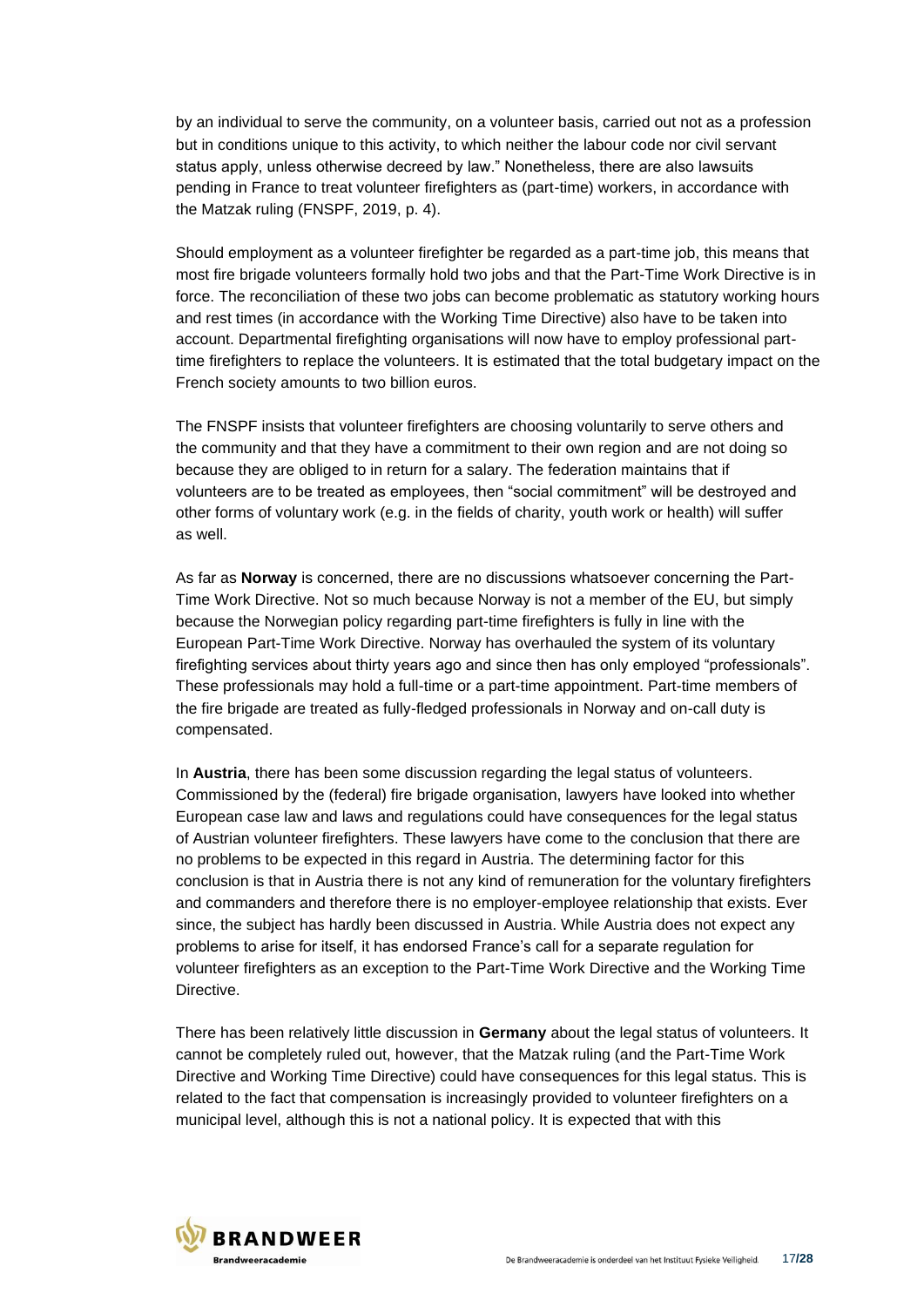compensation, the assertion that there is no employment relationship will be more difficult to maintain in a possible court case. Along with Austria, Germany has also backed the call for an exception to be made for volunteer firefighters when it comes to their legal status.

No problems are expected in **Estonia** with regard to the legal status of volunteer firefighters in the light of European regulations and case law. As was mentioned in the previous section, volunteer firefighters in Estonia are not considered to be formally employed, nor do they fall under the responsibility of the government. These volunteers are not contracted, but are expected to respond to alerts. Concerns are sometimes raised in Estonia about the working hours of volunteers, but more from a practical than a legal point of view. The fact is that volunteers who are deployed at night are usually expected to be back at work the next morning without having had a sufficient night's sleep, which is likely to have an impact on their fitness.

No discussion on the legal status of volunteer firefighters is taking place in **Portugal**, although the Portuguese respondent commented that he is of the opinion that this should be the case.

No information has been received from Denmark, Ireland, Latvia, the Czech Republic and Hungary about any discussion concerning the legal status of volunteer firefighters.

### <span id="page-17-0"></span>3.3 Differentiation of tasks between professionals and volunteers

The third research question discussed in this report reads: "To what extent is there a differentiation of tasks between professionals and volunteers in the way other European fire service organisations currently operate? Is this differentiation linked to their legal status? If so, in what way?"

In the majority of European countries, the fire brigade does more than just fighting fires. For instance, they may also be deployed for technical assistance (e.g. in traffic accidents) and for combating accidents involving hazardous substances, or they may be called upon to respond to water accidents. Fire prevention and "fire-safe living" are also areas in which the fire brigade can play a role. The type of tasks performed by the fire brigade may differ from one country to another.

Another factor that may vary from country to country is the extent to which volunteers/parttimers and full-time professionals perform the same tasks, or whether there is a differentiation of tasks. A volunteer can be assigned to all the same tasks as a full-time professional, but it is also possible for a volunteer to carry out only part of the tasks (e.g. only firefighting). It may even be possible for differentiation to take place within one specific task. In some countries, for example, volunteer firefighters are called out when there are fires in buildings, but the work inside the building is left to full-time professionals. Consequently, volunteers in those countries are also not trained in the use or carrying of breathing apparatus.

There is a differentiation of tasks between volunteers/part-timers and full-time professionals in some countries. Respondents from Austria, Finland and Latvia explicitly indicated that there is differentiation of tasks, but after some further questioning, it became apparent that there is also a degree of task differentiation in other countries. For instance part-time

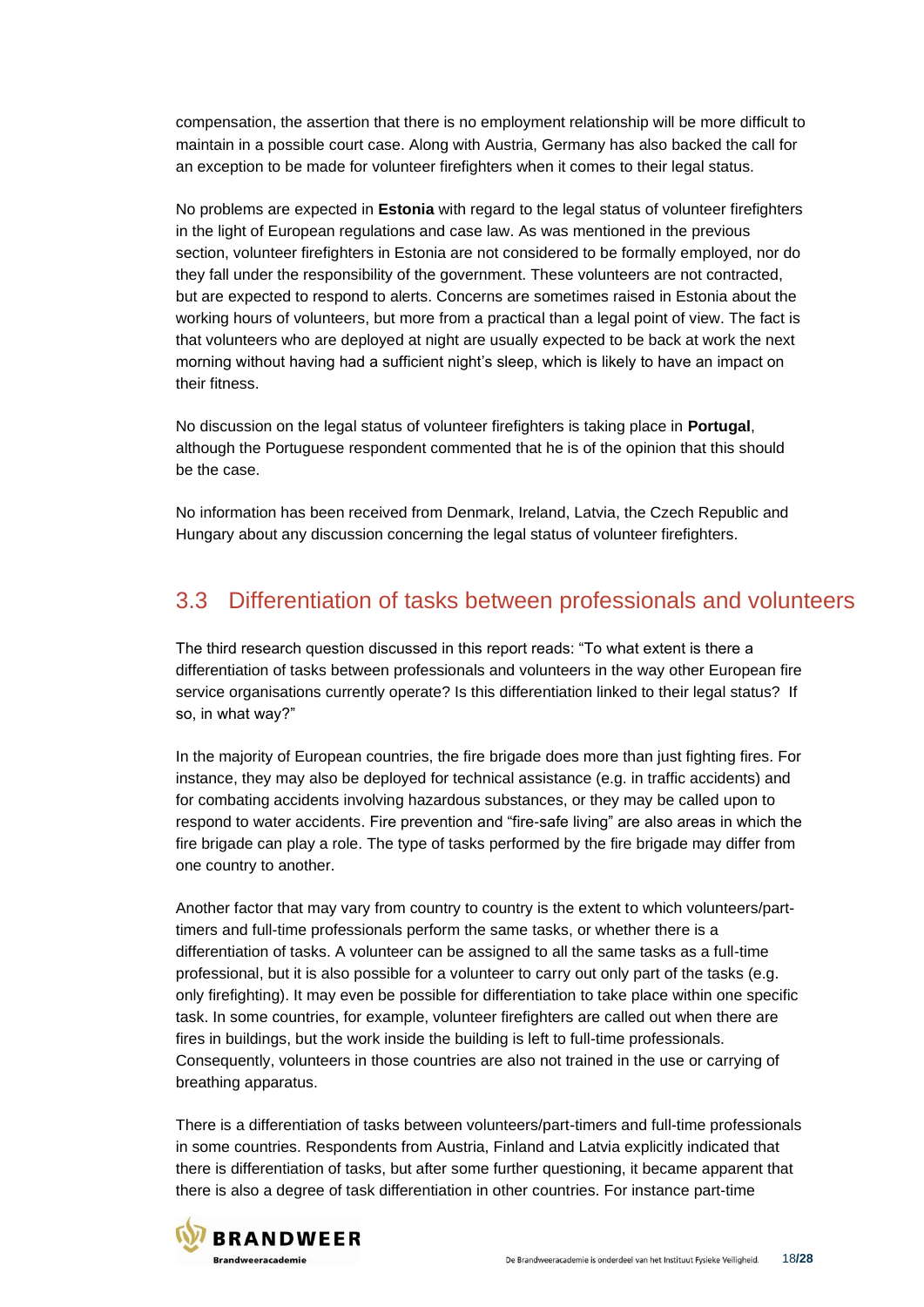firefighters are not used for water accidents in Norway, and in Estonia volunteers mainly support professional firefighters.

It is only the respondent from Latvia who stated that the differentiation of tasks plays a role in the legal status of volunteer firefighters. That is not to say that task differentiation is immaterial to the legal position in other countries, but the fact is that task differentiation is not an issue in terms of legal status within the respondents' purview in the countries in question.

In **Denmark**, municipalities have a great deal of responsibility for the way in which they shape the provision of fire services. This also entails that the municipality determines which tasks the volunteer firefighters are to perform and whether there is any differentiation in terms of tasks. Volunteer firefighters working at the regional and national emergency centres perform generic (repressive) firefighting tasks as defined by the Danish Ministry of Defence (under which the regional and national fire services fall). There is therefore no differentiation of tasks for these volunteer firefighters.

As far as **Estonia** is concerned, volunteer firefighters only perform tasks in support of the full-time professional firefighters. In this case, there is a high degree of task differentiation. For each incident, a professional fire brigade is always alerted and, in addition, a volunteer fire brigade. Given that there are far more volunteer positions than professional ones, volunteers usually have shorter response times. In the event of a fire, the volunteers usually do not go in themselves, $12$  but rather carry out the preparatory work for the professionals (who usually arrive at the scene later), such as preparing the water collection and laying out hoses. Volunteers can start an exterior fire attack, but even then professionals are called in to supplement or replace the engaged volunteers. Volunteers are never deployed at incidents involving hazardous substances; this is exclusively a task for the professionals. However, 25 (of the 120) volunteer firefighting positions may be engaged in technical assistance such as for traffic accidents. Occasionally, a volunteer may carry out a task in the field of fire prevention, but this is an exception.

A differentiation of tasks also applies in **Latvia**, in the sense that not all volunteers wear breathing apparatus and, as a general rule, volunteers are not deployed for technical assistance, combating incidents involving hazardous substances or water accidents.

In **Germany**, volunteer firefighters are involved in combating fire and (to a limited extent) in technical assistance. While volunteer fire officers sometimes also give fire prevention advice, volunteer crew members and commanders do not carry out any fire prevention tasks. Apart from that, volunteers do not differ from professionals in terms of repressive tasks and (according to the respondent) there is no differentiation of tasks.

In **Norway** and the **United Kingdom**, no distinction is made between the tasks of full-time firefighters and those of volunteers/part-timers. However, for practical reasons, parts-timers in Norway do not execute tasks in the field of water accident relief (diving). Only full-time firefighters perform this task because it requires so much training that it is too timeconsuming for part-timers. Also in **Belgium**, volunteer firefighters essentially carry out the same tasks as full-time professional firefighters.

<sup>12</sup> Of the 120 positions, there are two positions where the volunteers can carry out an "interior" attack in the event of a fire.

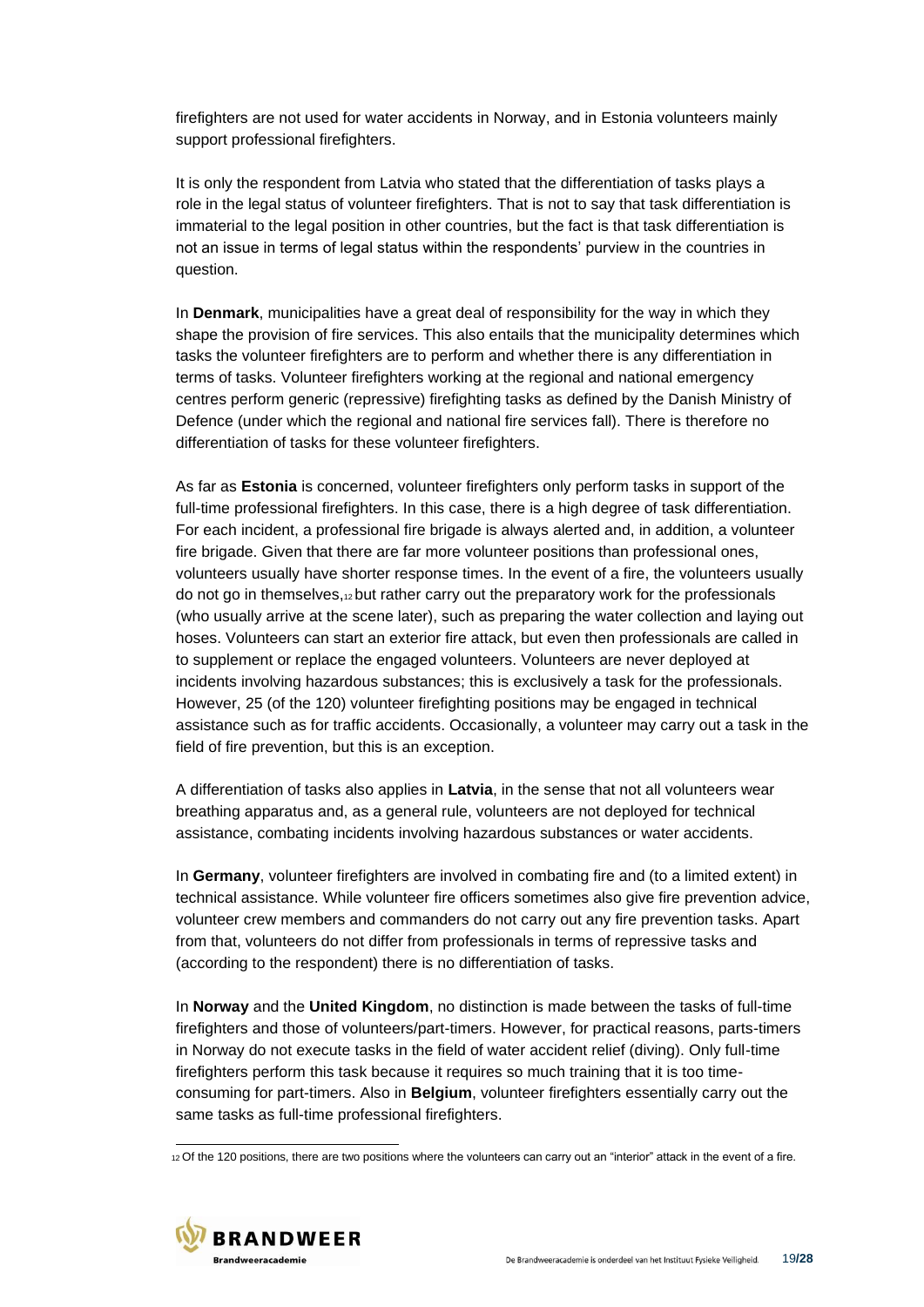A minor difference between volunteers and full-time professionals is that full-time professionals are required to have a driving licence for large vehicles (driving licence C), which not all volunteers are required to have. Volunteers in **Finland**, **Portugal** and **France** also basically perform the same repressive tasks as professionals. It should be noted, however, that in Finland a differentiation of tasks may be found among volunteers with regard to the more specialised tasks. As an example, some volunteers can do CPR, while others are not trained to do so.

The situation in **Austria** is somewhat different. Individuals who become members of the volunteer fire brigade there can decide, in consultation with the local commanding officer, which tasks they will perform. Additionally, not every volunteer needs to wear breathing apparatus.

No information is available from Ireland, the Czech Republic and Hungary regarding possible task differentiation and how it relates to the legal status.

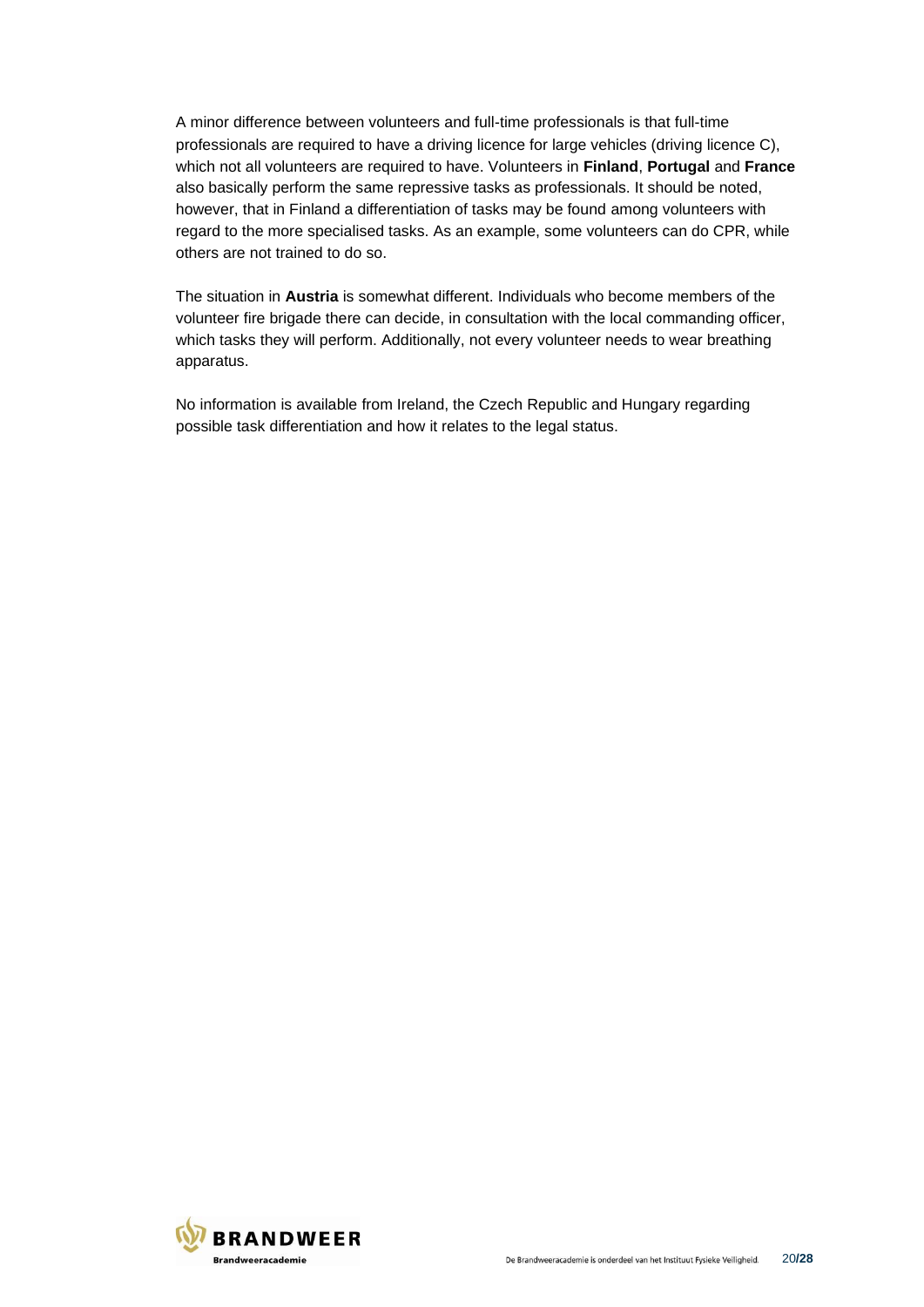## <span id="page-20-0"></span>4 Conclusion and discussion

This survey has revealed that within Europe - or at least between the European countries investigated - there is considerable variety in the way in which fire service is organised and how the legal status is determined (research question 1). There is also a difference in the extent to which the legal status of volunteer firefighters is under discussion (whether or not as a result of European regulations and case law) from one country to another (research question 2). As to the question of whether there is any differentiation of tasks, the respondents gave divergent answers (research question 3). The respondents' answers were addressed in chapter 3. This chapter will summarise those answers for each research question.

### <span id="page-20-1"></span>4.1 What is the legal status of (on-call) volunteer firefighters in other European countries?

The legal status (understood as the entirety of the rights and obligations) of volunteer firefighters is not identical in any of the countries. Some countries have little formal record of the rights and obligations of volunteer firefighters. In such cases, the volunteer firefighters do not have an employment relationship, but are "members" of a fire service association that provides fire service. There is no government that acts as an employer for the volunteer firefighters and the volunteer firefighters do not get paid for the voluntary work they do for the association. This is the case in Austria, for example. At the opposite end of the spectrum are countries where volunteer firefighters are seen as fully-fledged part-time firefighting professionals employed by the government. Just like full-time volunteer firefighters, they receive a salary and have similar rights and obligations. This is especially clear in Norway, which follows the Part-Time Work Directive to the letter.

Consequently, volunteer firefighters in Norway are not called volunteers but "parttimers".

In most of the other countries, the legal status of volunteer firefighters falls somewhere between Norway and Austria, in the sense that volunteer firefighters are not paid a full salary, but they do receive compensation. Such compensation may consist of a specified amount of money per hour that they receive for the work they carry out for the fire brigade, but the compensation may also consist of all kinds of other benefits, such as a tax break or free insurance. The Austrian model, in which volunteer firefighters are members of a firefighters' association and (therefore) do not have a government appointment, is also being applied in more countries.

When it comes to the tasks of volunteer firefighters, the situation varies from country to country. In each of the countries investigated, there are different rights and obligations for volunteer firefighters. Some of the countries investigated place a formal obligation on volunteer firefighters to respond to an alert, but other countries do not. This obligation may be limited to a specific and predetermined time frame. In some instances, the volunteer firefighters receive remuneration for this "consignment duty" or "on-call duty" and in some

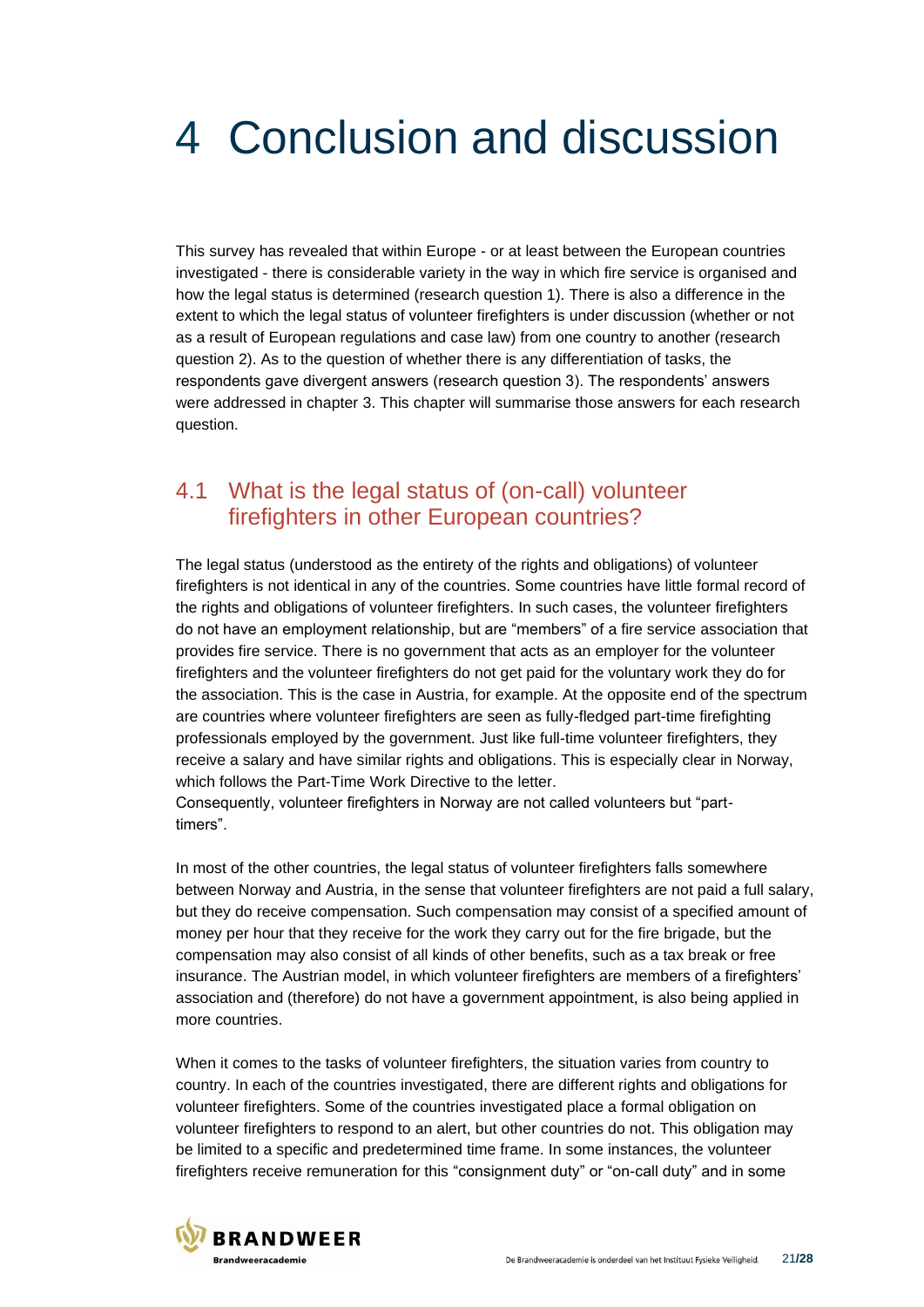cases they do not. Last but not least, there is also a hybrid form (no compulsory on-call duty but not completely without obligation either) whereby volunteers can indicate electronically (via a "smart pager") at any time of the day whether they are available for call-outs or not so that an overview of the available capacity is always at hand. Once a volunteer fire fighter has indicated that they are available, however, it follows that they are also expected to respond to an alarm (as is the case in Belgium).

### <span id="page-21-0"></span>4.2 Are there any discussions taking place in other European countries with regard to the European Part-Time Work Directive in respect of the legal status of volunteer firefighters? If so, what are the main points of discussion?

It has been established that to the extent that the legal status of volunteers is being discussed, this discussion is not limited to the Part-Time Work Directive. The Working Time Directive, the Matzak ruling and the Jaeger ruling are also taken into account in the discussion. The degree to which discussions are taking place differs from country to country. No discussions are taking place in Norway, as part-time firefighters are already fully aligned with full-time firefighters in terms of their legal status.

The Matzak judgement has led to some discussion in Belgium as it took place in the Walloon city of Nivelles. However, this case and the discussion that followed focused on one aspect of the legal status of volunteer firefighters, namely the compensation for consignment or oncall duty. There is nevertheless general consensus that the solution adopted (i.e. a system whereby firefighters can declare their availability at any time, as described above) provides sufficient flexibility for firefighters, effectively eliminating the need for on-call duty to be remunerated.

It seems that this discussion is particularly heated in France. Here, the National Federation of the Fire Brigade of France (FNSPF) has compiled a position paper with the objective of raising this issue within the European Parliament. This position paper was co-signed by the presidents of the German Firefighters Association (DFV), the Austrian Fire Brigade Association (ÖBFV) and the Netherlands Fire Service (Brandweer Nederland). The points of discussion here are of a fundamental nature.

In other countries, little or no discussion is taking place. This is either because people are convinced that there are no problems and they also have arguments to support this (as is the case in Estonia) or because this is not an issue on the agenda (as is the case in Portugal). In the former case, the argument arises in particular that a volunteer firefighter does not have an employment relationship and is therefore not covered by the Part-Time Work Directive and the Working Time Directive. In a number of countries, a volunteer firefighter is not employed by the government, but is a member of a firefighters' association. Whether this reasoning holds up in court remains to be seen in future case law.

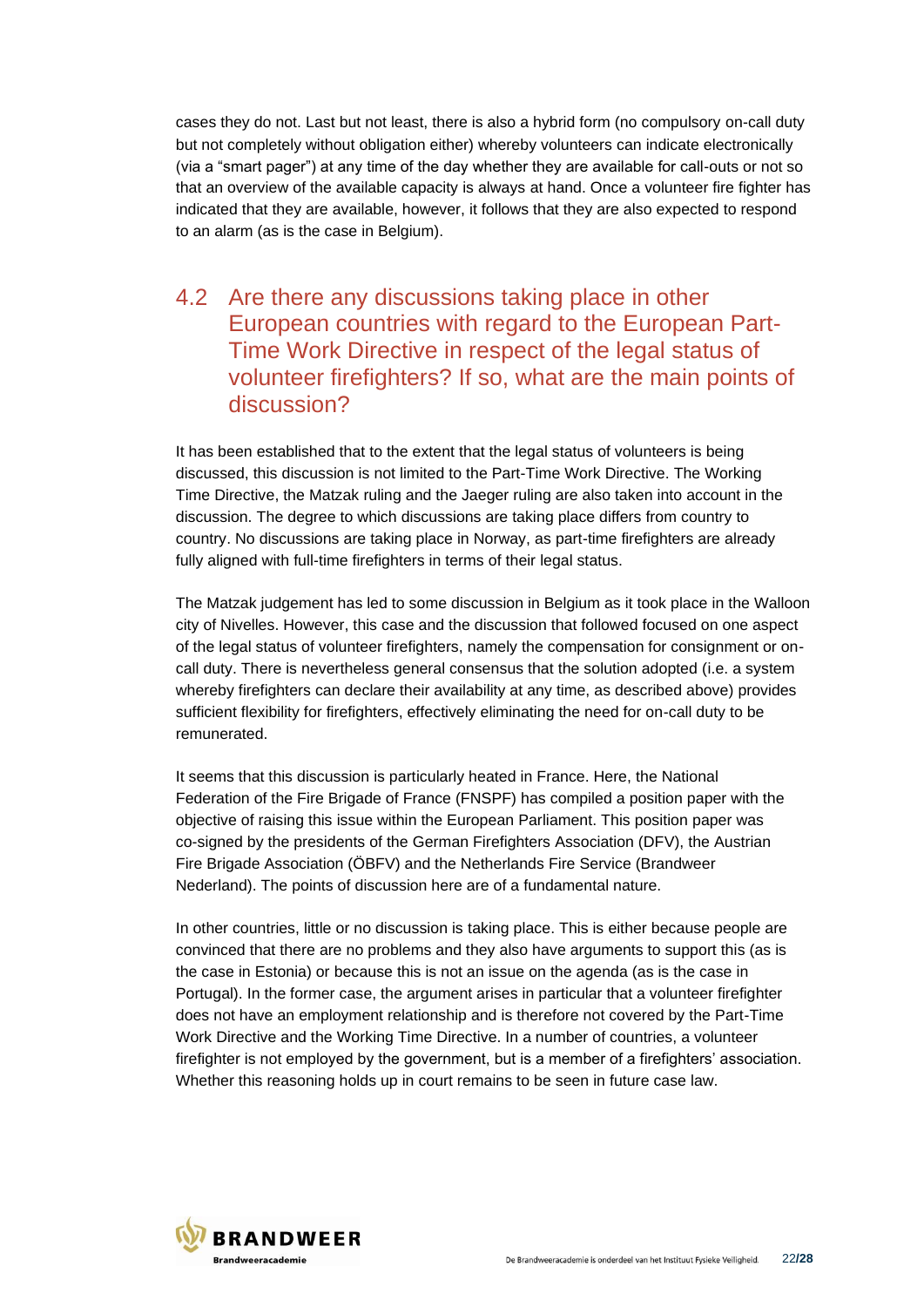### <span id="page-22-0"></span>4.3 To what extent is there a differentiation of tasks between professionals and volunteers in the way other European fire service organisations currently operate? Is this differentiation linked to their legal status? If so, in what way?

It has become clear that the term "differentiation of tasks" can be interpreted in different ways. Differentiation may exist between the "group" of professionals and the "group" of volunteers in the sense that volunteer firefighters, by definition, perform different tasks to those of professionals. There are countries, for instance, where volunteers do not carry out interior attacks or are not deployed at an incident involving hazardous substances.

Respondents also mentioned another form of task differentiation among the volunteer firefighters themselves. In that case, volunteer firefighters do not carry out the entire range of "firefighting tasks" (such as firefighting, technical assistance, incidents involving hazardous substances, etc.) but are only assigned to certain tasks (for example, only firefighting). This significantly reduces the range of tasks as well as the education and training required. Consequently, this means that the work of an individual volunteer differs from that of a professional (who, in principle, performs all regular fire service tasks) but the "group" of volunteers can still cover the same range as the "group" of professionals.

And, finally, there may also be a differentiation of tasks for each fire service station, with one station being used for firefighting, for example, and another station being used for technical assistance.

Apart from the respondent from Latvia (from whom no further information was received), all respondents indicated that - insofar as there is a differentiation of tasks - this differentiation of tasks is not linked to the legal status.

On the basis of the information provided by the respondents, the following overview (Table 4.1) can be drawn up (with some reservations).

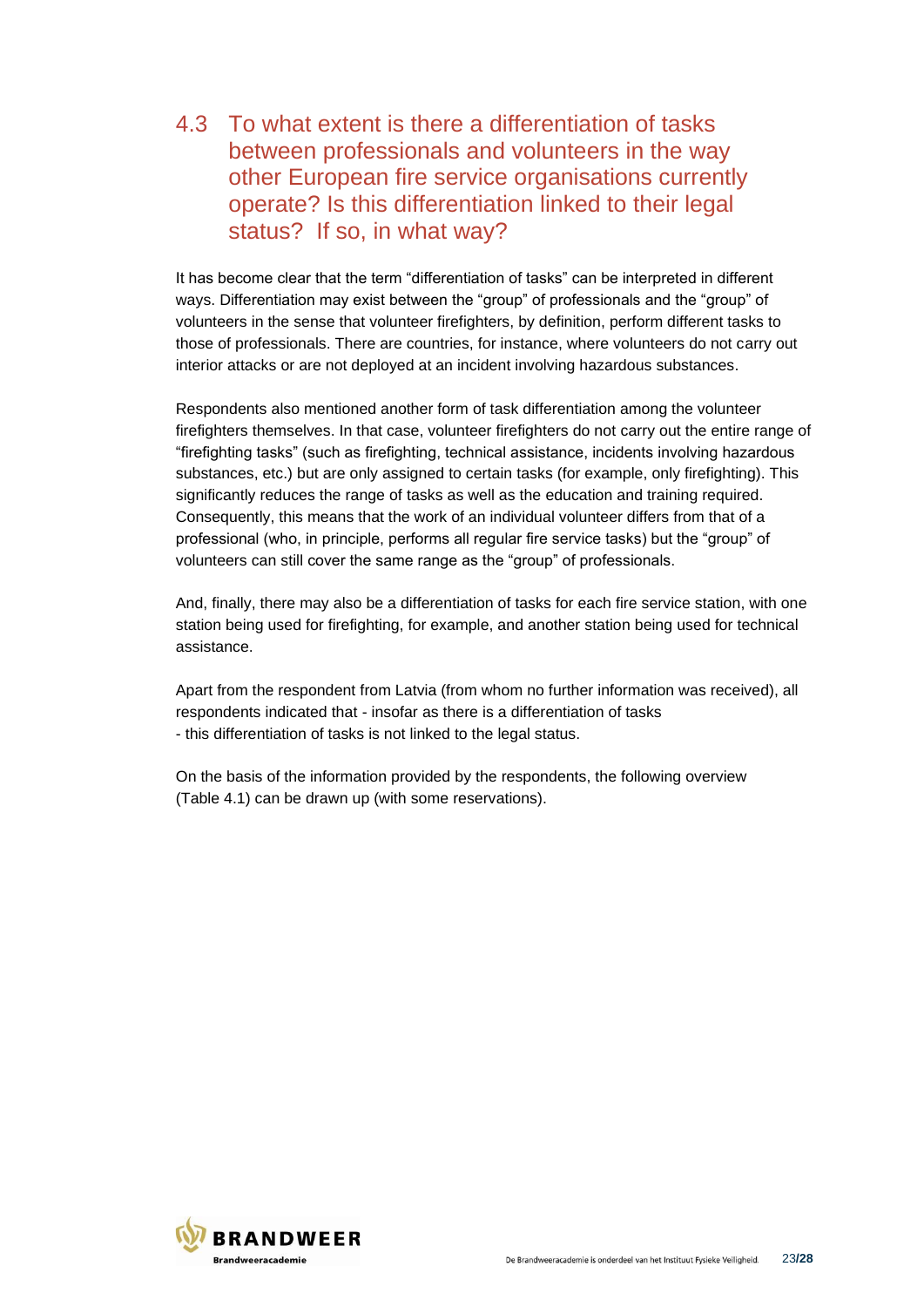#### **Table 4.1 Overview per country**

|                          | Directly employed by the government? | Task differentiation? | Discussion?                          |
|--------------------------|--------------------------------------|-----------------------|--------------------------------------|
| Belgium                  | yes                                  | no                    | partly; awaiting<br>case law         |
| <b>Denmark</b>           | yes                                  | no                    | unknown                              |
| Germany                  | no,<br>although<br>paid              | no                    | yes, because of payment              |
| Estonia                  | no, not paid<br>either               | yes                   | no                                   |
| Finland                  | yes                                  | yes                   | unknown                              |
| France                   | yes                                  | no<br>information     | yes                                  |
| Hungary                  | unknown                              | unknown               | unknown                              |
| Ireland                  | yes                                  | unknown               | unknown                              |
| Latvia                   | no                                   | yes                   | unknown                              |
| Norway                   | yes                                  | no                    | no                                   |
| Austria                  | no, not paid<br>either               | no                    | discussion appears to have<br>abated |
| Portugal                 | no                                   | no                    | no                                   |
| Czech Republic           | unknown                              | unknown               | unknown                              |
| <b>United</b><br>Kingdom | yes                                  | no                    | unknown                              |

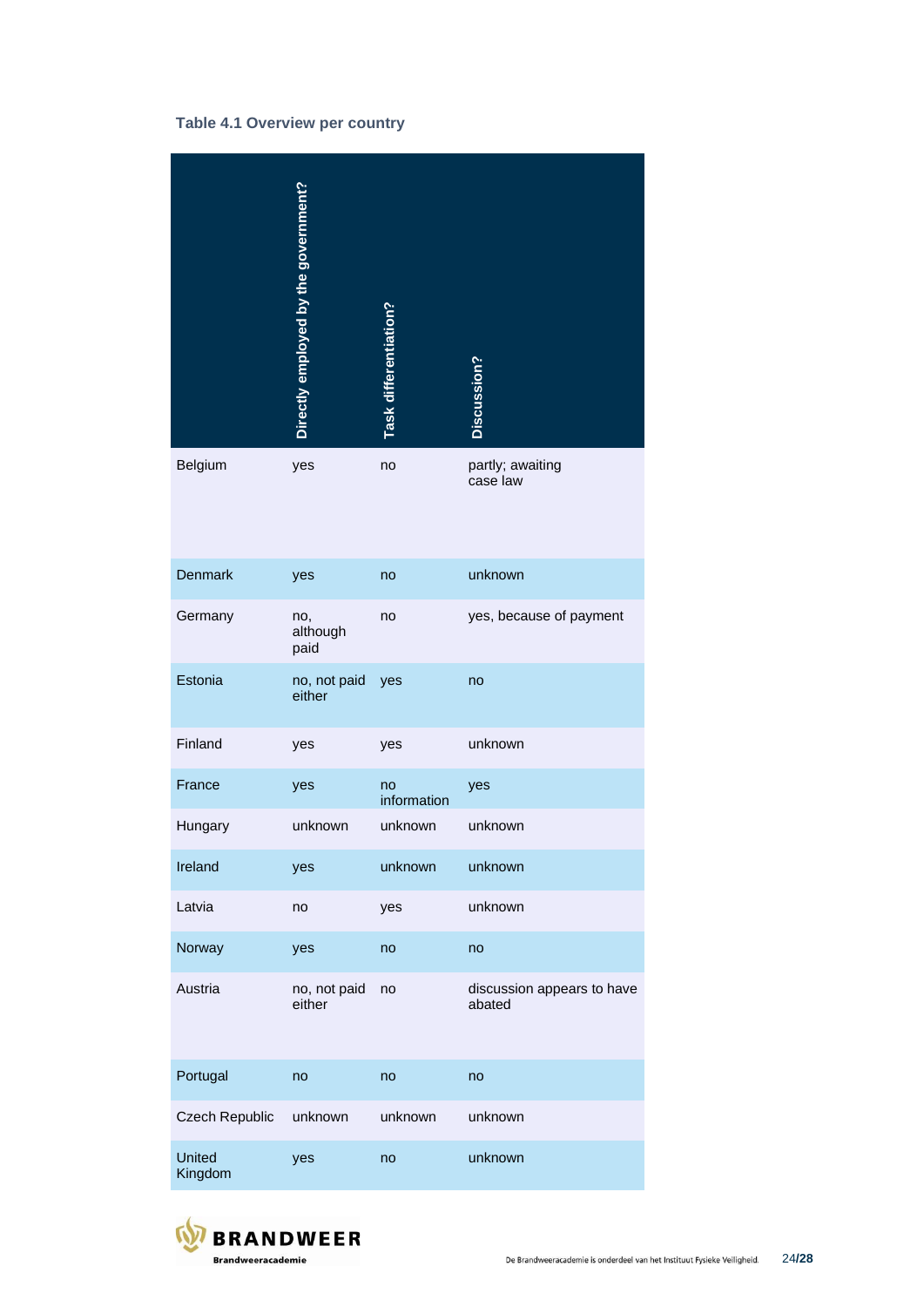## <span id="page-24-0"></span>4.4 Discussion

The survey into the legal status of volunteer firefighters in a number of European countries has produced an indicative picture of the diversity of the legal situations of volunteer firefighters (in the broadest sense of the word, i.e. firefighters for whom firefighting is not their primary profession). The research also yielded a picture of the nature of the discussion that is taking place or has taken place in a number of countries regarding this legal status and the extent to which task differentiation plays a role in this regard.

However, as pointed out in the introduction, there are some methodological limitations to this research, meaning that it cannot be assumed that the picture presented here is complete. The current report is based on the information provided by participants in the expert session in the spring of 2019, following requests made via e-mail and telephone. These participants are not necessarily well versed in the law, nor are they necessarily familiar with all the details of the legal status of volunteer firefighters, the discussions that are held on this subject and the way in which task differentiation plays a role.

In any event, what emerges from the research is that there is still much uncertainty about the legitimacy of upholding the inequality in the legal status of volunteers and full-time professionals. In particular in those countries where volunteers are employed by the government and where they are remunerated and to a large extent carry out the same tasks as professionals (but have a different legal status), there seems to be concern about the legal tenability of the legal status. In the countries surveyed, it seems that the implementation of task differentiation (in whatever form) is used for reasons other than establishing a difference in order to comply with the Directive.

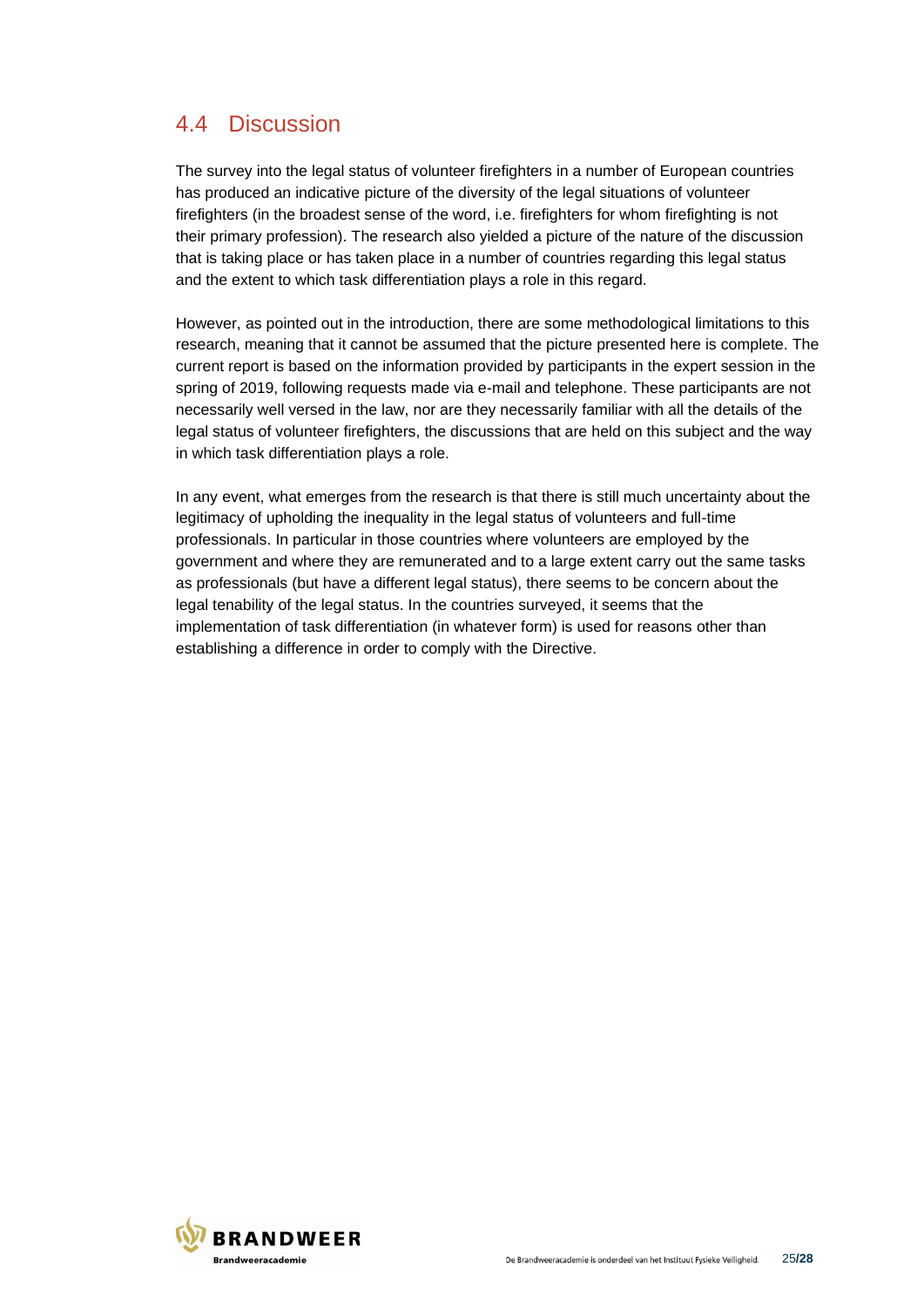## <span id="page-25-0"></span>**Bibliography**

- Bosland, G. J., Spek, H. van der, Dam, J. van, Krieken, J. van, & Krijen, P. (2011). *Vrijwillig dienen en verdienen. Eindrapport onderzoek naar de positionering van brandweervrijwilligers*. Utrecht.
- Brandweeracademie. (2019). *Recruitment and retention of volunteers in European Fire Services. Phase 1: document study and exploratory focus group*. Arnhem.
- FNSPF. (2019). European elections: an opportunity to build a Europe that protects against threats and disaster. Position paper from firefighters in France.
- Haverkamp, G. (2005). *Vuur als gemeenschappelijke vijand*. Leiden University. Retrieved from https://openaccess.leidenuniv.nl/handle/1887/3733
- Pels Rijcken & Droogleever Fortuijn. (2018). *Rechtspositie brandweervrijwilligers in het kader van Europees- en internationaalrechtelijke regels*.
- Verburg, L. G. (2019). *Oplossingsrichtingen tot het behouden van de brandweerveiligheid (de huidige inrichting en werkwijze ten aanzien van de vrijwilligheid bij de brandweer) binnen de bestaande juridische kaders*.

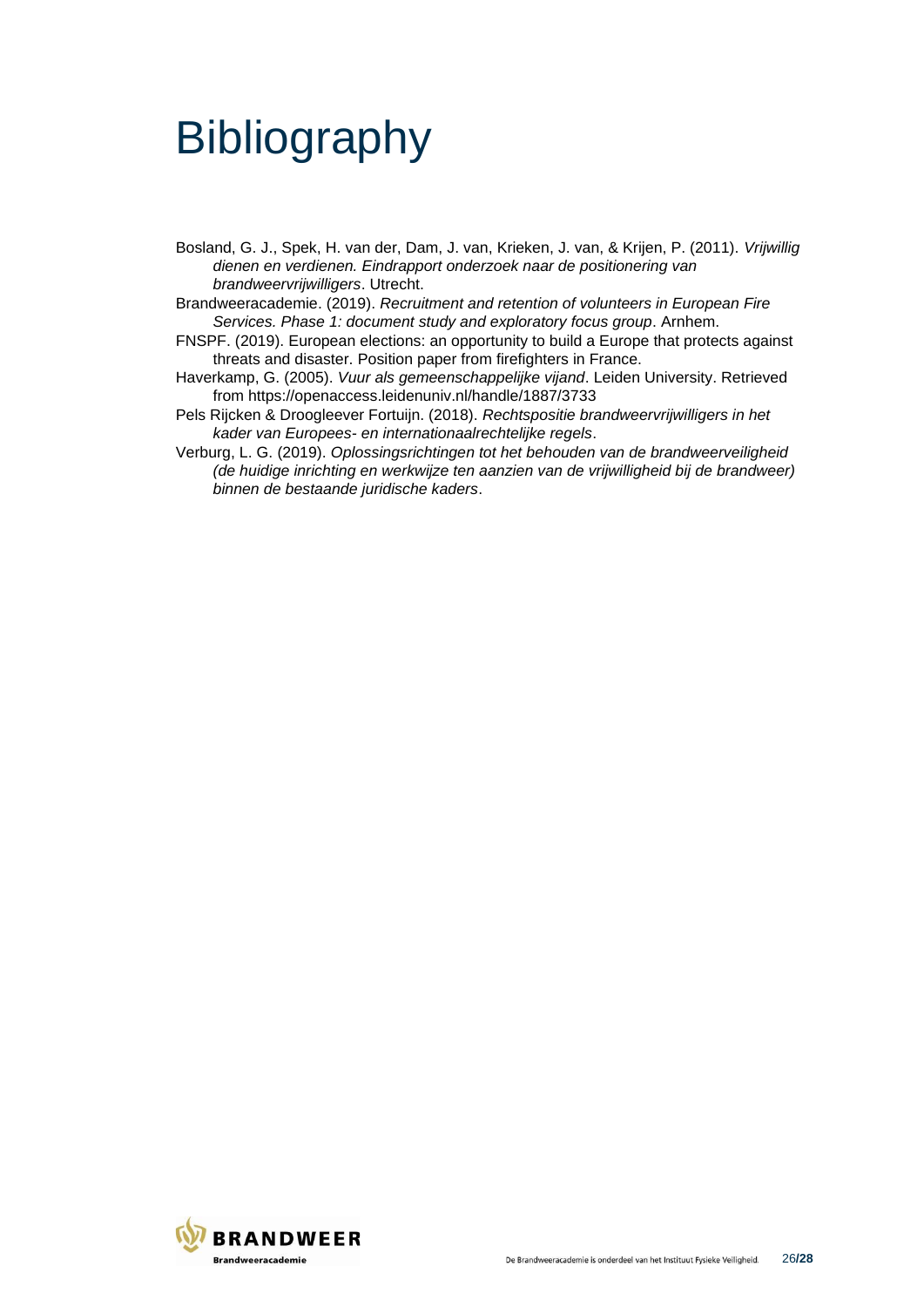## <span id="page-26-0"></span>Appendix 1 **Questionnaire**

Each of the 14 respondents was sent an Excel sheet with 30 questions to prepare for or supplement the telephone interview, in which certain aspects could be discussed in more detail if desired. The following list shows the answers (without explanatory notes) from the various countries. For the sake of readability, the country names have been abbreviated to two letters in accordance with ISO 3166-1.

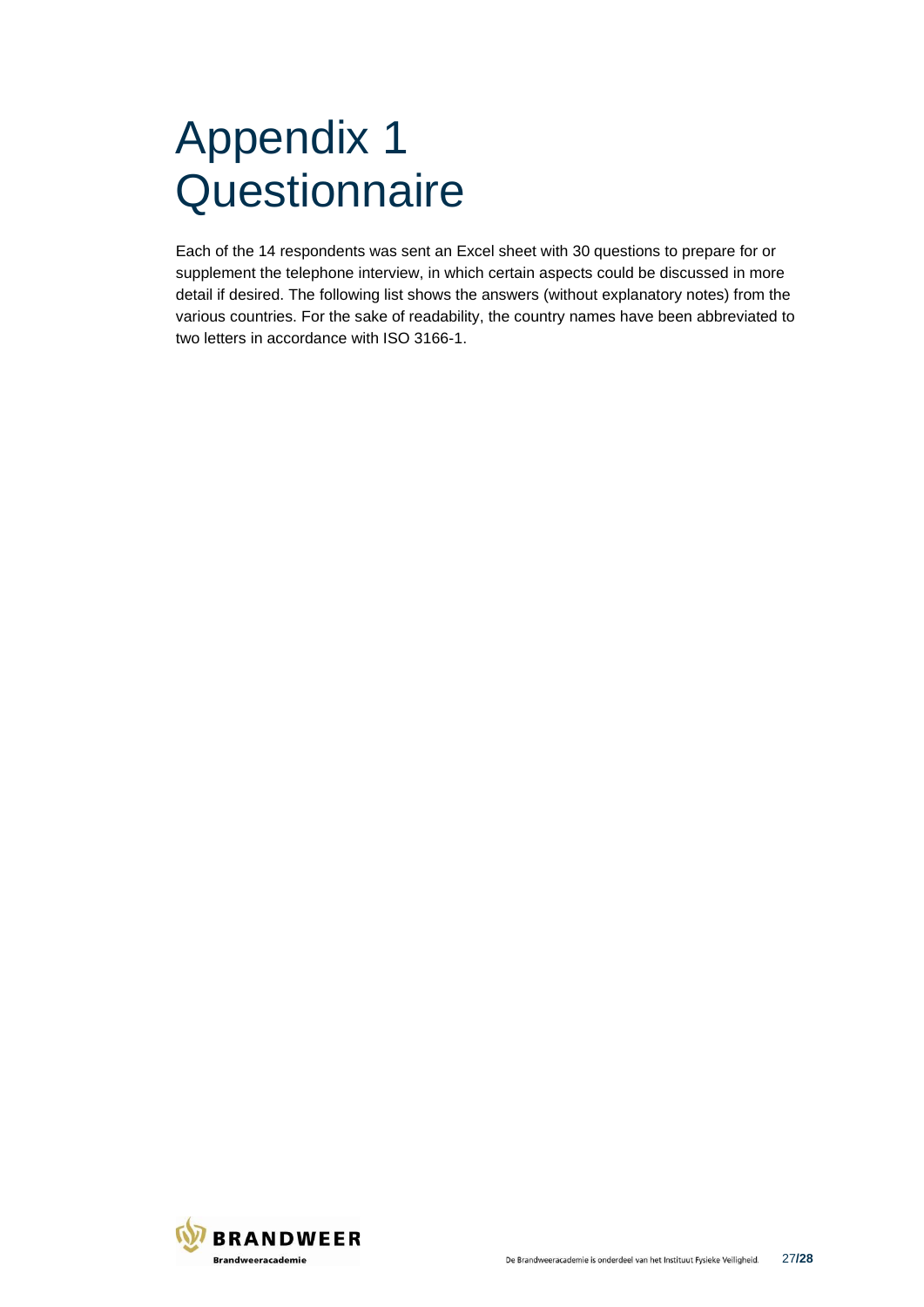| Topic                          | $\blacksquare$ # | Question                                                                                            | Yes (x)                         | No(x)                         | Not applicable / Undecided |
|--------------------------------|------------------|-----------------------------------------------------------------------------------------------------|---------------------------------|-------------------------------|----------------------------|
|                                |                  |                                                                                                     |                                 |                               |                            |
|                                |                  |                                                                                                     | PT; EE; AT;                     |                               |                            |
|                                |                  | Are there any firefighters active in your country other than career firefighters? (from here on     | BE:                             |                               |                            |
|                                | $\mathbf{1}$     | called 'volunteers')                                                                                | <b>DE: FI: LV:</b>              |                               |                            |
|                                |                  |                                                                                                     | NO; UK                          |                               |                            |
|                                |                  |                                                                                                     |                                 |                               |                            |
|                                |                  |                                                                                                     |                                 |                               |                            |
|                                |                  |                                                                                                     |                                 |                               |                            |
|                                | $\overline{2}$   | Are there any job requirements that all volunteer firefighters have to meet? (For example:          | PT; EE; AT;                     | LV                            |                            |
| Requirements - entry           |                  | medical tests)                                                                                      | BE; DE; FI;<br>NO; UK           |                               |                            |
|                                |                  |                                                                                                     | PT; EE; FI;                     |                               |                            |
|                                | 2a               | If so, do these requirements apply at national level?                                               | LV;                             | AT; DE                        |                            |
|                                |                  |                                                                                                     | NO; UK                          |                               |                            |
|                                | 2 <sub>b</sub>   | If not, are there any requirements at regional/province level?                                      | AT                              | FI; LV                        | PT; EE; DE; NO             |
|                                |                  |                                                                                                     |                                 |                               |                            |
|                                |                  |                                                                                                     |                                 |                               |                            |
|                                |                  |                                                                                                     |                                 |                               |                            |
|                                | 2c               | If so, are these requirements the same as for professionals?                                        | FI; NO; UK                      | PT; EE; AT; DE; LV            |                            |
|                                |                  |                                                                                                     |                                 |                               |                            |
|                                |                  |                                                                                                     |                                 |                               |                            |
|                                |                  | Is there a formal employment contract for all volunteer firefighters?                               |                                 |                               |                            |
|                                | 3                |                                                                                                     | NO; UK                          | PT; EE; AT; DE; LV FI         |                            |
|                                |                  |                                                                                                     |                                 |                               |                            |
|                                |                  | If not, are there any volunteer firefighters who do have an employment contract?                    |                                 |                               |                            |
|                                | 3a               |                                                                                                     | PT; FI                          | EE; AT; DE; LV                | <b>NO</b>                  |
|                                |                  |                                                                                                     |                                 |                               |                            |
|                                |                  |                                                                                                     |                                 |                               |                            |
|                                |                  |                                                                                                     |                                 |                               |                            |
|                                |                  |                                                                                                     |                                 |                               |                            |
|                                |                  |                                                                                                     |                                 |                               |                            |
|                                |                  |                                                                                                     |                                 |                               |                            |
|                                |                  |                                                                                                     |                                 |                               |                            |
|                                |                  |                                                                                                     |                                 |                               |                            |
|                                |                  | Are there any tests or requirements that all volunteer firefighters need to meet every few months   | PT; EE; AT;                     |                               |                            |
| Requirements - periodically    | $\sqrt{4}$       | or years? (For example medical/physical)                                                            | DE; FI; NO;                     | LV                            |                            |
|                                |                  |                                                                                                     | UK                              |                               |                            |
|                                |                  |                                                                                                     |                                 |                               |                            |
|                                |                  | Are there any of these periodic requirements with regard to education, training and exercises?      |                                 |                               |                            |
|                                | 5                | (For example: minimum number of exercise hours per year)                                            | PT; AT; FI;<br>NO; U            | DE; LV                        |                            |
|                                | 6                | Are these periodic requirements the same for volunteers and professionals?                          | FI; NO                          | PT; AT; DE; LV; UK            |                            |
|                                |                  |                                                                                                     |                                 |                               |                            |
|                                |                  |                                                                                                     |                                 |                               |                            |
|                                |                  |                                                                                                     |                                 |                               |                            |
|                                | $\overline{7}$   |                                                                                                     | FI; NO; UK                      |                               | PT                         |
| Payment and reimbursement      |                  | Do volunteer firefighters get paid a salary?                                                        |                                 | AT; EE; DE; LV                |                            |
|                                | 7a               |                                                                                                     | PT; FI                          | EE; LV; NO; UK                | AT; DE                     |
|                                | 7b               | Is this salary a fixed amount?<br>Is this salary based on amount of calls?                          | FI                              | PT; EE; LV; NO                | AT; DE                     |
|                                | 7c               | Is this salary based on hours deployed at actual calls?                                             | FI; NO; UK                      | PT; EE; LV                    | AT; DE                     |
|                                | $\overline{8}$   | Do volunteer firefighters receive a fee for time spent on practice?                                 | <b>BE; FI; NO;</b>              | PT; EE; AT; LV                | DE                         |
|                                |                  |                                                                                                     | <b>UK</b>                       |                               |                            |
|                                | $\overline{9}$   | Do volunteer firefighters receive a fee for time spent on education?                                | BE; FI; NO;                     | PT; EE; AT; LV                | DE                         |
|                                |                  |                                                                                                     | <b>UK</b>                       |                               |                            |
|                                | 10               | Do volunteer firefighters receive full compensation for the costs of their education?               | <b>BE; FI; NO;</b><br><b>UK</b> | PT; AT; LV                    | DE                         |
|                                |                  |                                                                                                     |                                 |                               |                            |
|                                |                  |                                                                                                     |                                 |                               |                            |
|                                | 11               | Are volunteer firefighters paid for the time that they are available (on call)?                     | PT; BE; NO;                     | AT; FI; LV                    | DE                         |
|                                |                  |                                                                                                     | UK                              |                               |                            |
|                                |                  | Do volunteers receive any other payments or benefits? (For example: gratification, free child care, |                                 |                               |                            |
|                                | 12               | housing, tax or insurance discounts or study, etc.)                                                 | PT; BE                          | EE; AT; FI; LV; NO; DE<br>UK  |                            |
|                                |                  |                                                                                                     |                                 |                               |                            |
|                                |                  |                                                                                                     | PT; EE; AT;                     |                               |                            |
|                                |                  |                                                                                                     | BE;                             |                               |                            |
| Insurance                      | 13               | Does the fire service insure volunteers for accidents at work?                                      | DE; FI; LV;                     |                               |                            |
|                                |                  |                                                                                                     | NO; UK                          |                               |                            |
|                                | 13a              | If so, does this insurance cover loss of income?                                                    | PT; DE; FI;                     | EE; AT; LV                    |                            |
|                                |                  |                                                                                                     | UK                              |                               |                            |
|                                | 14               | Do volunteer firefighters continue to be paid (part of) their salary when they become ill?          | PT; DE; NO;<br>UK               | BE; LV                        | AT; FI                     |
|                                |                  |                                                                                                     |                                 |                               |                            |
|                                | 15               | Do volunteers firefighters continue to be paid (part of) their salary when they are pregnant?       | PT; NO; UK                      | LV                            | AT; DE; FI                 |
|                                | 10               | Do volunteer firefighters have a pension scheme with the fire service?                              | T; NO; UK                       | EE; BE; DE; FI; LV            |                            |
|                                |                  | Do volunteer firefighters receive reimbursements for travel and other expenses they incur on        |                                 |                               |                            |
|                                | 17               | behalf of their work at the fire service?                                                           | AT; BE; UK                      | PT; DE; FI; LV                |                            |
|                                |                  |                                                                                                     |                                 |                               |                            |
| Leaves                         | 18               | Are volunteer firefighters entitled to leave?                                                       | PT; EE; BE; LV; UK              |                               | AT; DE; FI                 |
|                                | 19               | Are volunteers entitled to special leave? (e.g. in case of marriage, pregnancy, caretaking, etc.)   | PT; LV; UK                      |                               | AT; DE; FI                 |
|                                | 20               | Do volunteer firefighters receive salary during leaves?                                             | <b>IUK</b>                      | PT; EE; LV                    | AT; DE; FI                 |
|                                |                  |                                                                                                     |                                 |                               |                            |
|                                |                  |                                                                                                     |                                 |                               |                            |
|                                |                  |                                                                                                     |                                 |                               |                            |
|                                |                  |                                                                                                     |                                 |                               |                            |
|                                |                  |                                                                                                     | PT; EE; BE;                     |                               |                            |
| Response times and obligations | 21               | Is response/ turning out to calls compulsory for all volunteer firefighters?                        | DE; FI                          | LV; NO                        | AT;                        |
|                                | 22               | Is response/ turning out to calls up to the choice of individual volunteer firefighters?            |                                 | PT; AT; FI; LV EE; DE; NO; UK |                            |
|                                |                  | Are there any requirements with regard to volunteer firefighters' turnouts? (Minimum time in        |                                 |                               |                            |
|                                | 23               | which they need to be at the fire station after alarm?)                                             | EE; DE; FI;<br>NO; U            | AT; PT; LV                    |                            |
|                                |                  |                                                                                                     |                                 |                               |                            |
|                                |                  |                                                                                                     |                                 |                               |                            |
|                                |                  |                                                                                                     |                                 |                               |                            |
|                                |                  |                                                                                                     |                                 |                               |                            |
|                                |                  |                                                                                                     |                                 |                               |                            |
| Education and exercises        | 24               | Is the education of volunteer firefighters identical to that of career firefighters?                | AT; BE; DE;                     | PT; EE; FI; LV                |                            |
|                                |                  |                                                                                                     | NO;                             |                               |                            |
|                                |                  | Are volunteer firefighters obliged to keep their skills at an appropriate level by conducting       |                                 |                               |                            |
|                                | 25               | exercises?                                                                                          | PT; AT; FI;<br>NO; U            | LV                            | DE                         |
|                                |                  |                                                                                                     |                                 |                               |                            |
|                                |                  |                                                                                                     |                                 |                               |                            |
|                                |                  |                                                                                                     |                                 |                               |                            |
|                                |                  |                                                                                                     |                                 |                               |                            |
|                                |                  |                                                                                                     | EE; AT; BE;                     |                               |                            |
| Task (differentiation)         | 26               | Do volunteer firefighters perform fire prevention tasks? (For example: community safety)            | FI; LV; NO;                     | PT; DE                        |                            |
|                                |                  |                                                                                                     | <b>UK</b>                       |                               |                            |
|                                |                  |                                                                                                     | PT; EE; AT;<br>BE:              |                               |                            |
|                                |                  |                                                                                                     | DE; FI; LV;                     |                               |                            |
|                                | 27               | Do volunteer firefighters perform fire repressive tasks? (For example: breathing apparatus)         | NO; UK                          |                               |                            |
|                                |                  |                                                                                                     |                                 |                               |                            |
|                                |                  |                                                                                                     |                                 |                               |                            |
|                                |                  |                                                                                                     |                                 |                               |                            |
|                                |                  | Is there a differentiation of tasks? (For example, volunteer firefighters who are only deployed for |                                 |                               |                            |
|                                | 28               | water rescue, technical assistance or firefighting.)                                                | AT; FI; LV                      | PT; EE; BE; DE;<br>NO; UK     |                            |
|                                |                  |                                                                                                     |                                 |                               |                            |

BRANDWEER **Brandweeracademie**